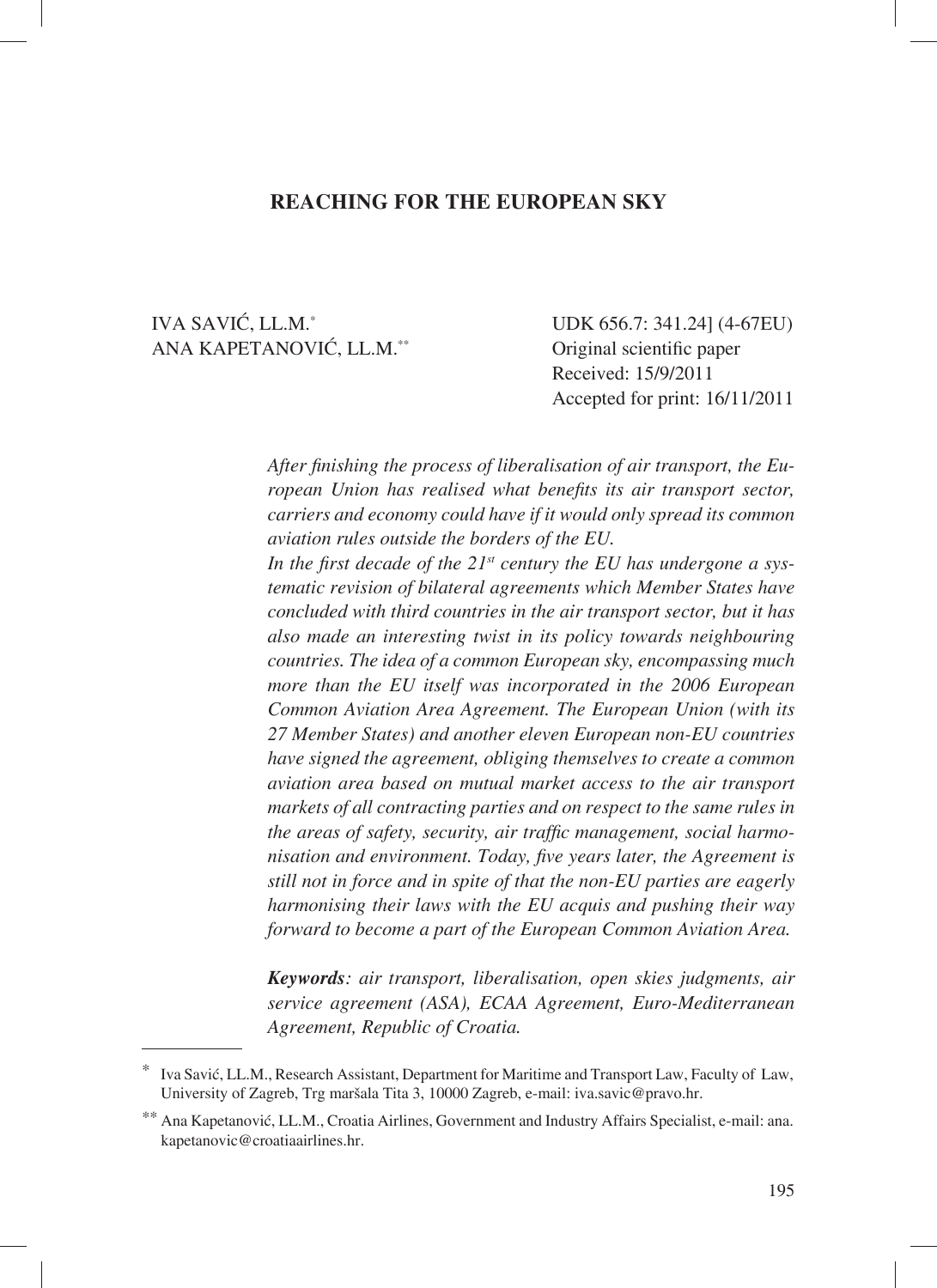# **1 AIR TRANSPORT IN THE EUROPEAN UNION – GOING FROM NATIONAL TO GLOBAL**

From the late 1980s onwards, each transport industry in the European Union (hereinafter: EU) – road, rail, aviation, maritime, and inland waterways – has undergone liberalisation through numerous legislative "packages" which aimed at harmonising legislation throughout every Member State and making transport sector part of the EU's Single Market. Although that process was sometimes hard and lengthy, each transport mode having its particular difficulties, today we can finally say that the entire transport sector of the European Union is liberalised, its rules are harmonised and there are no obstacles to free trade and competition in the EU transport market.

But the story of liberalisation of the air transport sector is a particularly interesting one. After the Treaty of Rome was signed in 1957, little has changed in the air transport sector.<sup>1</sup> Namely, air transport, along with sea transport, was treated differently from the rest of the transport sectors, primarily due to the political (un)willingness for change. Therefore, EU legislation for these two sectors was decided to be laid down later, without any notion for following the basic principles of the common market. With years and changes to come, air transport developed, and as the EU strengthened, it slowly began to accept liberalisation.<sup>2</sup> Opening of the air transport market within the EU was going very gradually, through three liberalisation packages which were enacted and entered into force between 1987 and 1992. Aside from bringing new sets of rules in the air transport sector as a whole, liberalisation also meant the application of EU competition rules in that sector. The most important package among these was the third one, which basically established an "open sky" regime within the EU. The package consists of three regulations which enable Community air carriers to carry traffic on any route within the EU, in any chosen capacity, as well as allow the freedom of pricing with some rules set for preventing excessive or predatory pricing.<sup>3</sup> It is important to stress that the third package has set the

<sup>1</sup> See:http://ec.europa.eu/economy\_finance/emu\_history/documents/treaties/rometreaty2.pdf (17/6/2011).

 <sup>2</sup> For more details on the role of European Union's institutions and the position of certain Member States in the liberalisation process of air transport sector see in: Radionov, N., Marin, J. *et al*., Europsko prometno pravo (European Transport Law), Zagreb, 2011, Chapter VII - Savić, I., Zračni promet (Air Transport), pp. 349-354.

 <sup>3</sup> Council Regulation (EEC) No 2407/92 of 23 July 1992 on licensing of air carriers, [1992] OJ L 240, p. 1–7; Council Regulation (EEC) No 2408/92 of 23 July 1992 on access for Community air carriers to intra-community air routes, [1992] OJ L 240, p. 8–14; and Council Regulation (EEC) 2409/92 of 23 July 1992 on fares and rates for air services, [1992] OJ L 240, pp. 15–17.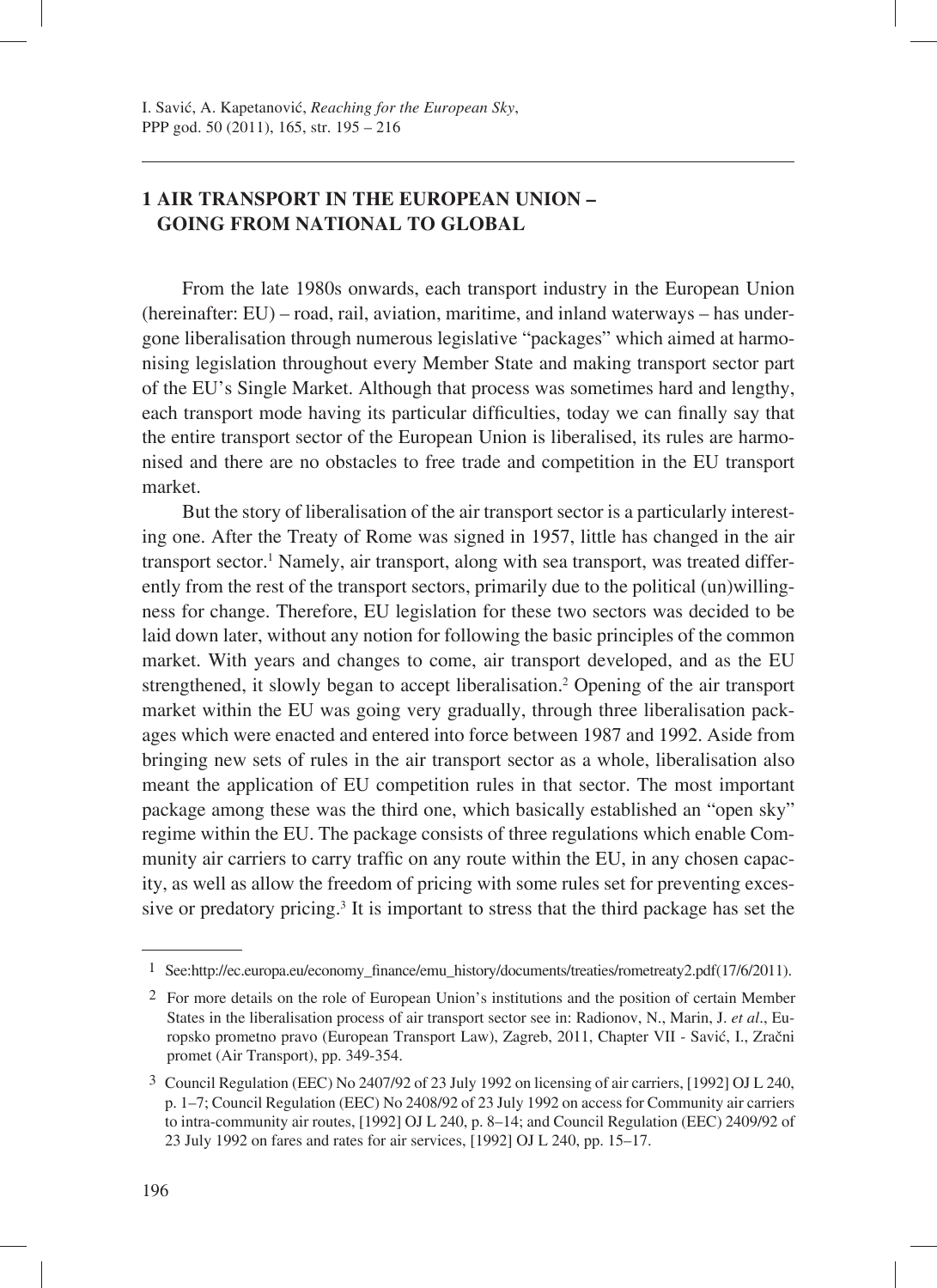rules for licensing and certification of air carriers. After being granted the operating licence, Community carriers are free to operate anywhere in the EU without having to be designated by the government of their licensing state, as they were in the past. The cabotage rights were left to come into effect in 1997.<sup>4</sup>

At the end of the liberalisation process, thousands of regulations and directives were enacted – regulating legal, technical, fiscal and social questions - forming a huge *acquis communautaire* in the air transport sector. All of these rules applied exclusively to traffic within the EU; every other traffic was regulated by bilateral agreements signed between Member States and third countries. This situation slowly started to change with the creation of the "Single European Sky" initiative, which provided a regulatory framework to combine future safety, capacity and efficiency needs in air transport at the European level. Although the European Commission showed the ambition to overtake responsibilities in negotiating several areas of aviation agreements on the Community level already in the 1990s, it was not before 2003 that it finally received a green light to do so. $5$ 

# **1.1** *Open skies* **judgments – a step closer towards common external aviation policy**

The biggest transformation regarding external relations in the EU air transport happened in 2002. In November that year, the European Court of Justice (hereinafter: ECJ) brought judgments by which it declared *open skies* agreements between the USA and eight EU Member States contrary to Community law because of their discriminatory, distortive and destabilizing effect on the Community market (hereinafter: *open skies* judgments).<sup>6</sup> Namely, the Court declared one of the basic principles of *open skies* agreements, the so-called "nationality clause", which prescribes that

<sup>&</sup>lt;sup>4</sup> Cabotage or ninth freedom of the air is "the right or privilege of transporting cabotage traffic of the granting State on a service performed entirely within the territory of the granting State (also known as a "stand alone" cabotage)." See: Manual on the Regulation of International Air Transport (Doc 9626, Part 4), International Civil Aviation Organization, 2004.

 <sup>5</sup> See: Proposal for a Council Decision on a consultation and authorization procedure for agreements concerning commercial aviation relations between Member States and third countries, COM(90) 17 and Communication from the Commission to the Council, Air Transport Relations with Third Countries, COM (92) 434.

 <sup>6</sup> Judgment of the Court of 5 November 2002, cases C-466/98, C-467/98, C-468/98, C-469/98, C-471/98, C-472/98, C-475-98, C-476-98 (Commission of the European Communities v United Kingdom, Kingdom of Denmark, Kingdom of Sweden, Republic of Finland, Kingdom of Belgium, Grand Duchy of Luxemburg, Republic of Austria and Federal Republic of Germany), [2002] OJ C 323, p.1-8. Analysis of *open skies* judgments see in: Radionov, N.; Marin, J., *supra* note 2, at 409.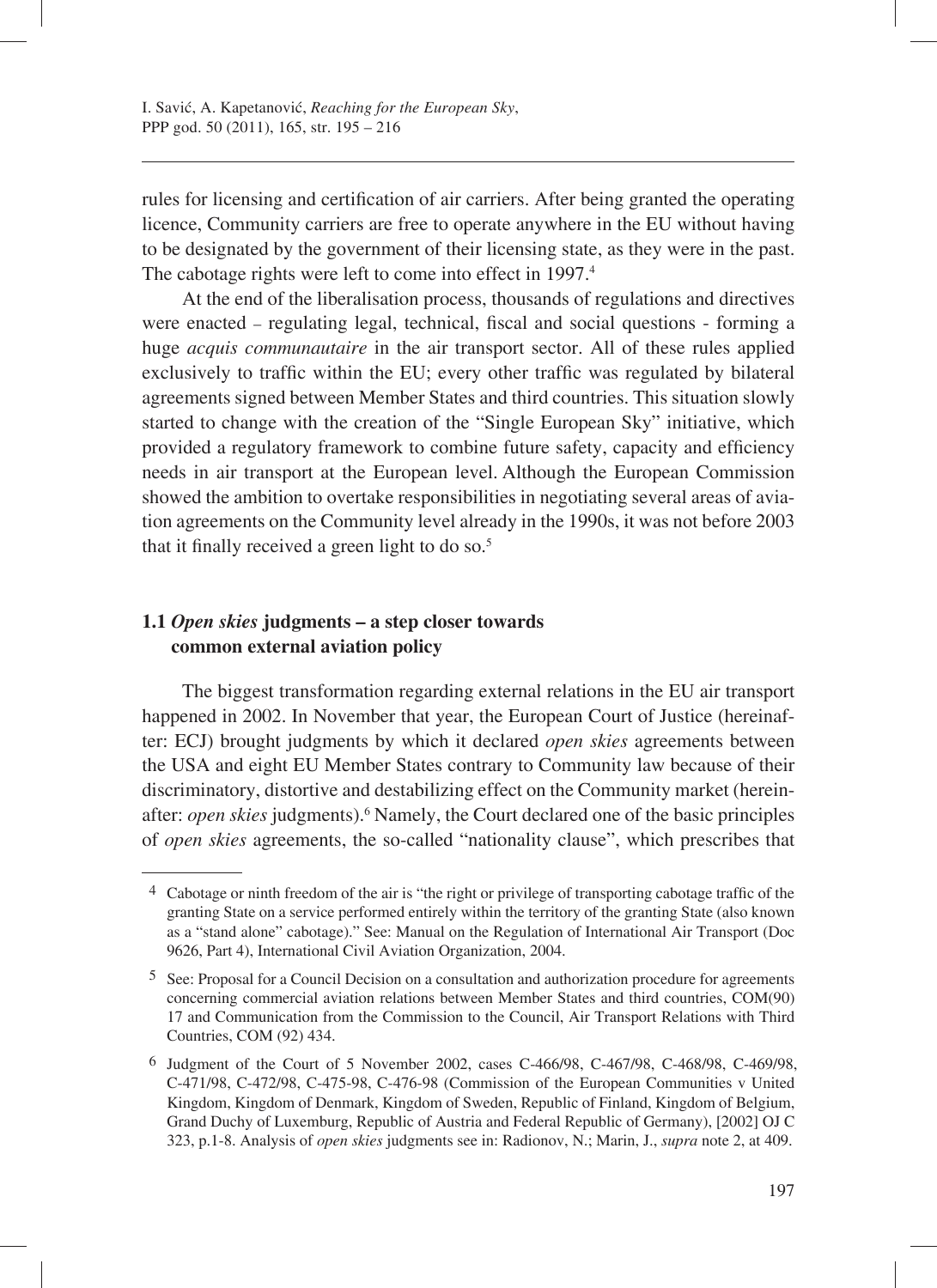only carriers owned and effectively controlled by the signatory Member State (or its nationals) can be designated in a particular agreement, contrary to the EC Treaty. In accordance with the Treaty and the air transport *acquis*, every Member State has to allow market access and operations on agreed routes with third countries to *every* Community carrier established in that EU Member State, regardless of the ownership. Every other practice is discriminatory and therefore not allowed. In addition, the ECJ recognised the existing common rules in the air transport sector  $-$  i.e. those rules regulating fares and rates (Regulation 2409/92), computer reservation system (Regulation 2289/89), and slots (Regulation 95/93) – to give Community (i.e. EU) the exclusive competence to enter into relations with third countries in the spheres covered by those acts. Furthermore, the Court generally said that all other internal legislative acts whose provisions relate to the treatment of the nationals of non-member countries (or expressly confer on its institutions powers to negotiate with non-member countries), acquire Community exclusive external competence in those areas.7

Soon after the *open skies* judgments, in 2003, the Council gave the Commission the "horizontal mandate" to negotiate a few standard clauses in the already existing air service agreements (hereinafter: ASAs) between the Member States and third countries.<sup>8</sup> In order to achieve harmonisation, in 2004 the Council adopted Regulation 847/2004 on the negotiation and implementation of air service agreements between Member States and third countries.<sup>9</sup> Regulation 847/2004 has established ways of cooperation between the Member States and the EU through the exchange of information about conclusion of or amendments to the ASAs, to keep them in line with the *acquis*. Since the *open skies* judgements reaffirmed the exclusive Community competence in certain aspects of these agreements, it became necessary to amend or replace all existing agreements which contained provisions contrary to the EU law. Given the number of these agreements, Member States were authorised to negotiate a new ASA with a third country, or modify the existing one, provided that the EU has not decided to exercise its right to, and based on the principle of subsidiarity - negotiate with the third country directly. If a Member State chooses to conduct the negotiations on its own, it is required to notify the Commission about that and to implement relevant standard clauses developed jointly between the Member States and the Commission, in order to achieve compliance with Community law. This

 <sup>7</sup> Case C-476/98 Commission v Germany, [2002] ECR I-9855, par. 109.

 <sup>8</sup> The Commission also gained the so-called "vertical mandate" for negotiating air transport agreement with the USA.

 <sup>9</sup> Regulation (EC) 847/2004 of the European Parliament and of the Council of 29 April 2004 on the negotiation and implementation of air service agreements between Member States and third countries, [2004] OJ L 157, pp. 7-17.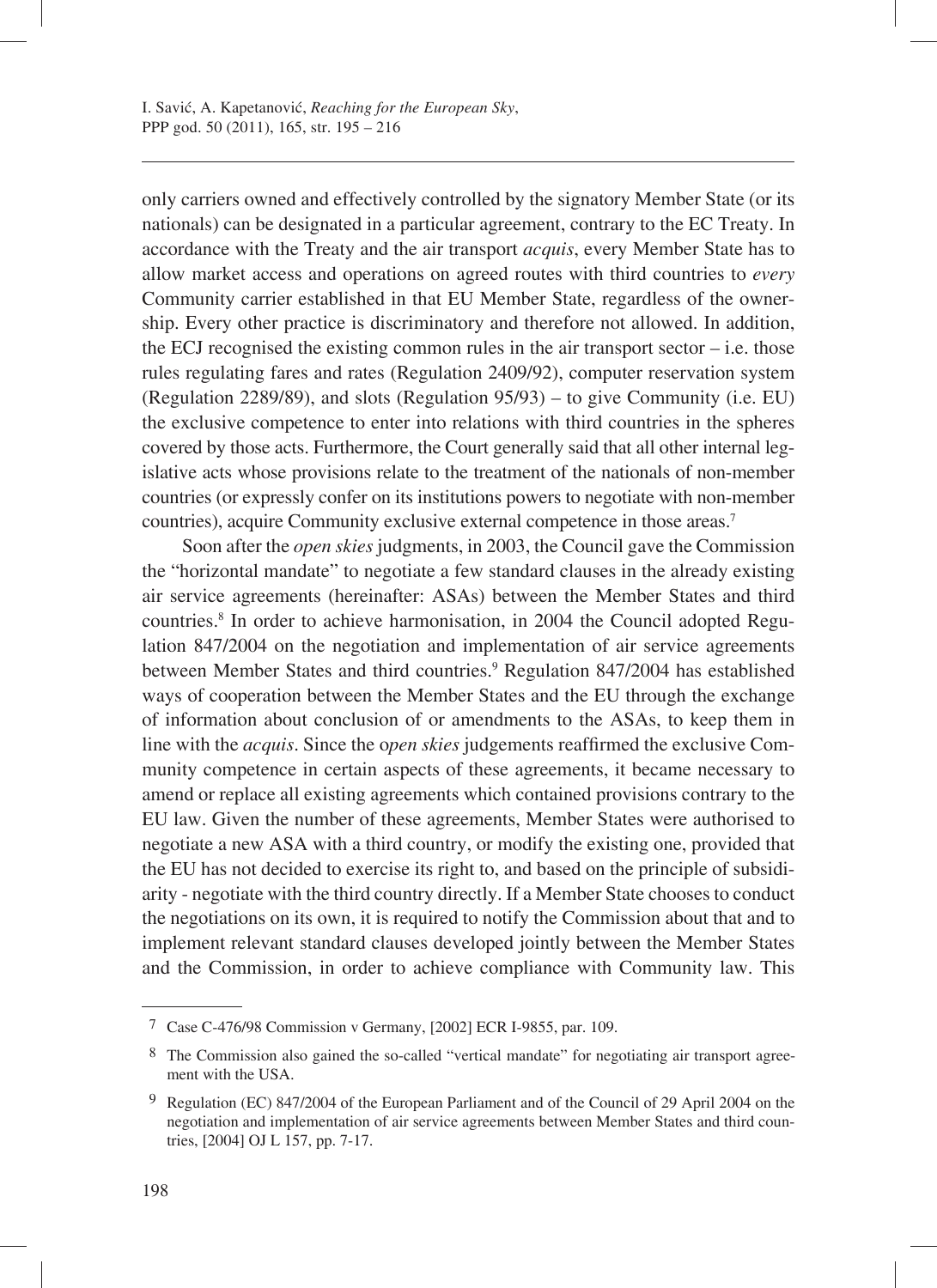means that Member States can enter into negotiations on ASAs as long as they comply with the Community principles contained in agreed standard clauses and meet the terms of provisions on notification set in Regulation 847/2004. In this manner, the Commission remains "privileged" in obtaining its external policy rights and in control over the Member States.

#### **1.2 EU air transport going beyond EU borders**

Today the EU openly admits that one of its important objectives of external policy is "*to facilitate the spread of the Union's policies, such as the internal market principles and rules, to the neighbouring countries*".10 Both Partnership and Cooperation and Association Agreements concluded with the countries participating in the European Neighbourhood Policy (hereinafter: ENP) contain provisions on legislative and regulatory approximation over a broad area. When it comes to transport, the EU asks from its trade partners legislative and technical compatibility with EU's rules and infrastructure.<sup>11</sup> Under the disguise of regional cooperation and integration or stimulation of international trade, the EU imposes its rules and policies to the non-EU countries and strengthens its position and the Member States' development in the global field. Many non-EU, especially poorer, neighbouring countries share common interests and concerns with the EU Member States, which makes it easier for the EU to carry out this kind of policy.

Under the trans-European transport policy (hereinafter: TEN-T policy), the EU proposes horizontal measures which aim at "gradually approximating the neighbouring countries' legislation and policies with the relevant *acquis communautaire*".12 The origin of this approach is contained in the ENP, which calls for "a high degree of alignment" with the EU standards as "a key element" of the EU/ENP relations.13 TEN-T measures concern all transport modes and include different kinds of rules and regulations necessary for the total integration of the third countries' transport

<sup>10</sup> Communication from the Commission to the Council and the European Parliament - Extension of the major trans-European transport axes to the neighbouring countries, Guidelines for transport in Europe and neighbouring regions, COM (2007)32 final, Brussels, 31/1/2007, at 3 [hereinafter: 2007 Communication].

<sup>11</sup> *Ibid*.

<sup>12</sup> *Id*., at 8.

<sup>13</sup> Non-paper, Expanding on The Proposals Contained in the Communication to the European Parliament and the Council on "Strengthening the ENP" – COM (2006) 726 final, 4 December 2006, ENP – A Path towards Further Economic Integration (not published), at 6.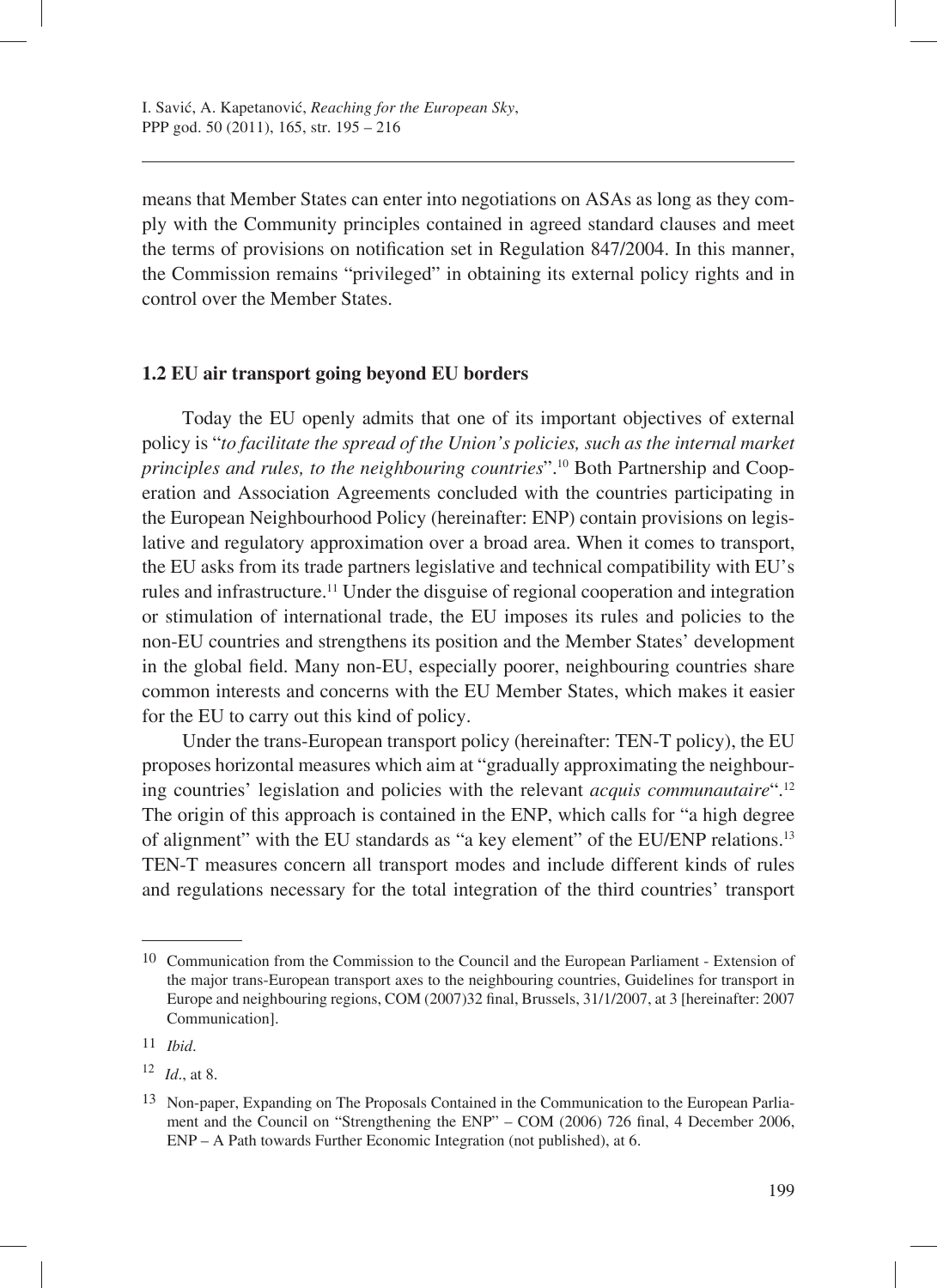networks into the EU transport sector.<sup>14</sup> The TEN-T policy becomes ever more integrated into the EU common transport policy.

When talking about aviation in particular, the EU has a few different approaches in negotiating the policy towards its neighbours. "The neighbourhood" stands here for countries which are situated along the eastern and southern EU borders, and even beyond the European continent. This includes countries which aim to become EU members (they do or will take part in the Stabilisation and Accession Process), but also many other countries that - based on geographical, cultural and political status - form an area towards which the EU is developing a certain external policy, such as the Mediterranean countries which participate in the so-called Euro-Mediterranean Partnership (hereinafter: EUROMED).15 Therefore, apart from the process of harmonising certain rules in the existing horizontal agreements, the EU creates policies specifically directed towards these larger groups of countries (e.g. the Western Balkans, the Mediterranean countries, etc.). This approach looks for certain models of aviation agreements that can be used as basis for creating "common aviation areas" within those geographical regions. In developing the external aviation policy towards countries in those regions, the Commission has come up with two agreement-models:

- European Common Aviation Area Agreement (ECAA Agreement)
- Euro-Mediterranean Aviation Agreement

The ECAA Agreement is based on the single aviation market model. Countries which could come under this model of agreement with the EU include the Western

- Implementation of new technologies like traffic management and information systems in all modes (notably ERTMS12 and SESAR13), including satellite navigation (Galileo), that are effective and compatible with those implemented in the EU territory.
- Measures to improve safety and security and working conditions in all transport modes, e.g. through harmonisation of standards and procedures at the highest level of performance.
- Application of international conventions, social and environmental impact assessment, public procurement procedures etc. in accordance with the EU standards, donors' funding rules and best international practice." 2007 Communication, at 9.
- 15 EUROMED started off as Barcelona process which represented the EU policy towards the Mediterranean countries as set in Barcelona declaration signed in November 1995. Since the re-launch in 2008 it is based on cooperation (association) agreements between EU and its 16 neighbours in North Africa and Middle East which evolved in the Union for the Mediterranean (UfM). For more details see: http://eeas.europa.eu/euromed (20/8/2011).

<sup>14 &</sup>quot; [T]hey…include, among others:

<sup>–</sup> Ensuring technical, legal and administrative interoperability with systems in the EU as regards e.g. railway networks, signalling systems, infrastructure charging schemes.

<sup>–</sup> Speeding up border crossing procedures by implementing without delay the relevant international conventions, as already adopted in the EU, by introducing "one-stop" offices through shared facilities, simplification and harmonisation of trade and transport related documentation in line with the EU practice.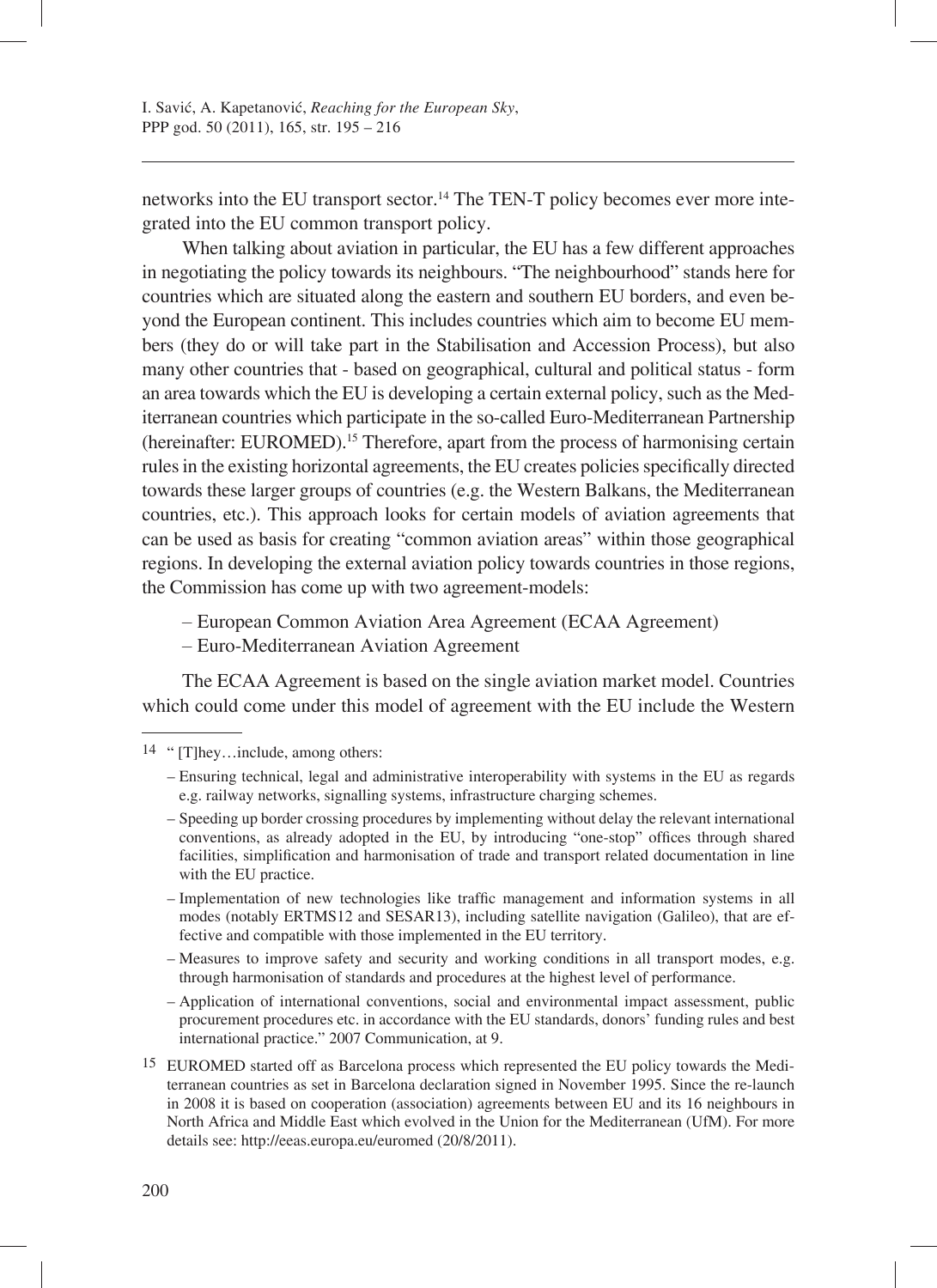Balkans, but also other European countries which are part of pan-European aviation cooperation.16 The other one, Euro-Mediterranean Aviation Agreement, is a form of agreement designed for countries which participate in EUROMED. Although this type of agreement does not offer partner countries the same benefits other countries enjoy under single aviation market model/ECAA model, it still uses the EU air transport *acquis* as the basic frame for the aviation agreement, which provides regulatory harmonisation of certain aspects of air transport and market opening between the EU and each respective country.

The first Euro-Mediterranean agreement in air transport was signed with Morocco in December 2006.17 By signing that agreement the EU integrated a country from a whole new region to its common aviation market. In December 2010 the EU signed a similar agreement with the Kingdom of Jordan.18 On the basis of the "Moroccan contract-model", the EU will negotiate air transport agreements with Algeria, Israel and Tunisia.19 At the same time, the Commission negotiates similar agreements with Lebanon and Ukraine, and has proposed a mandate to negotiate with Moldova. In its 2011 Communication, the Commission reaffirmed its readiness to propose the negotiation of similar agreements with other neighbouring countries, should they show interest.20 This clearly proves the EU plan for creating the Common Aviation Area in a broader geographical area.

Although the EU pursues the development of the (European) Common Aviation Area with more than one group of countries at the same time and under different

<sup>17</sup> Euro-Mediterranean aviation agreement between the European Community and its Member States, of the one part and the Kingdom of Morocco, of the other part, 29.12.2006, OJ L 386, pp. 57-88.

18 Europa Press Releases, EU and Jordan sign air transport agreement, IP/10/1723, 15/12/2010; Decision of the Council and of the Representatives of the governments of the Member States, meeting within the Council of 15 October 2010 on the signature and provisional application of the Euro Mediterranean Aviation Agreement between the European Union and its Member States, of the one part, and The Hashemite Kingdom of Jordan, of the other part (2011/181/EU), [2011] OJ L 79, pp. 1-2.

19 Commission requested negotiation mandates for Euro-Mediterranean aviation agreements with those three countries in 2008. See: Communication from the Commission, Developing a Common Aviation Area with Israel,  $9/11/2007$ , COM(2007) 691 final; Communication from the Commission, Creation of a Common Aviation Area with Algeria, 31/10/2008, COM(2008) 682 final; and Communication from the Commission, Creation of a Common Aviation Area with Tunisia, 3/10/2008, COM(2008) 603 final. Commission has gained those mandates and negotiations with Israel and Tunisia are already under way.

20 Communication from the Commission to the Council and the European Parliament, The EU and its neighbouring regions: A renewed approach to transport cooperation, 7/7/2011, COM(2011) 415 final, at 4 [hereinafter: 2011 Communication].

<sup>16</sup> Pan-European cooperation first and foremost encompasses countries who are members of European Civil Aviation Conference (ECAC), Joint Aviation Authority (hereinafter: JAA) and The European Organisation for the Safety of Air Navigation (EUROCONTROL).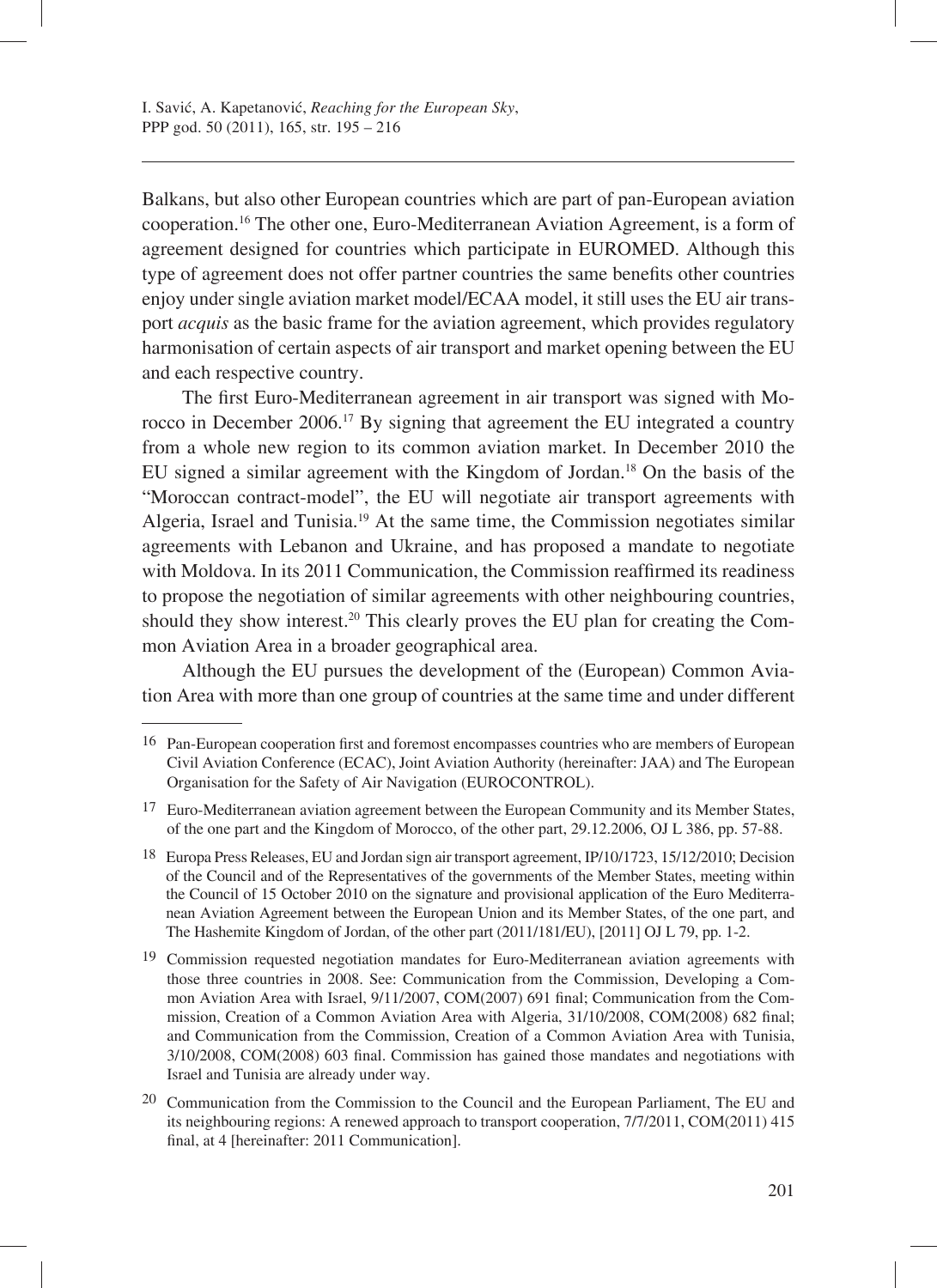policies, we assume that the ECAA Agreement could be used as the basis for the establishment of a future, unified, *single* pan-European air transport market.<sup>21</sup> It is hard to predict whether the EU aims at making those Euro-Mediterranean countries new parties to the ECAA at some later point, but there are indications for such a scenario in these words of the Commission: "*It would not be desirable for the Community's ambition to be limited to developing a web of different relations with the neighbouring countries. (...) It is therefore advisable that (...) the negotiations with neighbouring countries should lead to a measure of coherence. In the longer term (...) the individual agreements between those countries and the Community could be merged*."22 In its latest 2011 Communication, the Commission confirmed its long-term plan under which all regions and the EU would be integrated into a single ECAA.<sup>23</sup>

With implementing this concept, European traffic flows and EU transport market are being brought to a whole new level, which can – and in most cases will – induce legislative changes in the non-EU countries (candidate and potential candidate countries, as well as other non-EU countries). But consequences of these changes are much wider – countries are going through a kind of transformation, changing not only their policies and institutions but also undergoing economic, political and social changes.24 Understandably, in the background of that policy is the EU's ambition to gain potentially major financial benefits and to uplift its position in the wider pan-European region. Taking into account that traffic volumes between the EU and neighbouring countries are expected to grow by 100% between 2000 and 2020, it is needless to question the nature of the EU interests.25 Besides that, for its big economical contribution, air transport is here perceived as the most important transport mode.26 At the same time,

- 22 2008 Progress Report, at 6.
- 23 See 2011 Communication, at 4.

<sup>21</sup> European Commission suggests that EU's ultimate objective should be establishment of a single pan-European air transport market, based on a common set of rules and encompassing up to 60 countries with approximately one billion inhabitants. *See* Communication from the Commission, Common Aviation Area with the Neighbouring Countries by 2010 – Progress Report, COM (2008) 596 final, at 2 [hereinafter: 2008 Progress Report].

<sup>24</sup> Magen, A., Transformative Engagement Through Law: The Acquis Communautaire as an Instrument of EU External Influence, Journal of Law Reform, 9(3) 2007, at 375.

<sup>25</sup> Statistics from the Report from the High Level Group chaired by Loyola de Palacio, European Commission, November 2005, at 19.

<sup>26</sup> In Europe the current direct and indirect contribution to GDP is about  $\epsilon$ 275 billion yearly, employing 4.5 million people. (...) Air transport provides fast, efficient access to markets and stimulates international trade: 35% -by value- of the trade in global manufactured goods is transported by air, 40% of high-tech sales are dependent on high quality transport links. (...) Air transport is also the main vehicle of tourism in Europe, generating receipts of  $\epsilon$ 865 million per day, contributing 3.8% of GDP and providing employment for 11.5 million people:" See: Europe needs a competitive aviation industry: AEA's Action Plan 2010-2014, Association of European Airlines, 29/3/2010.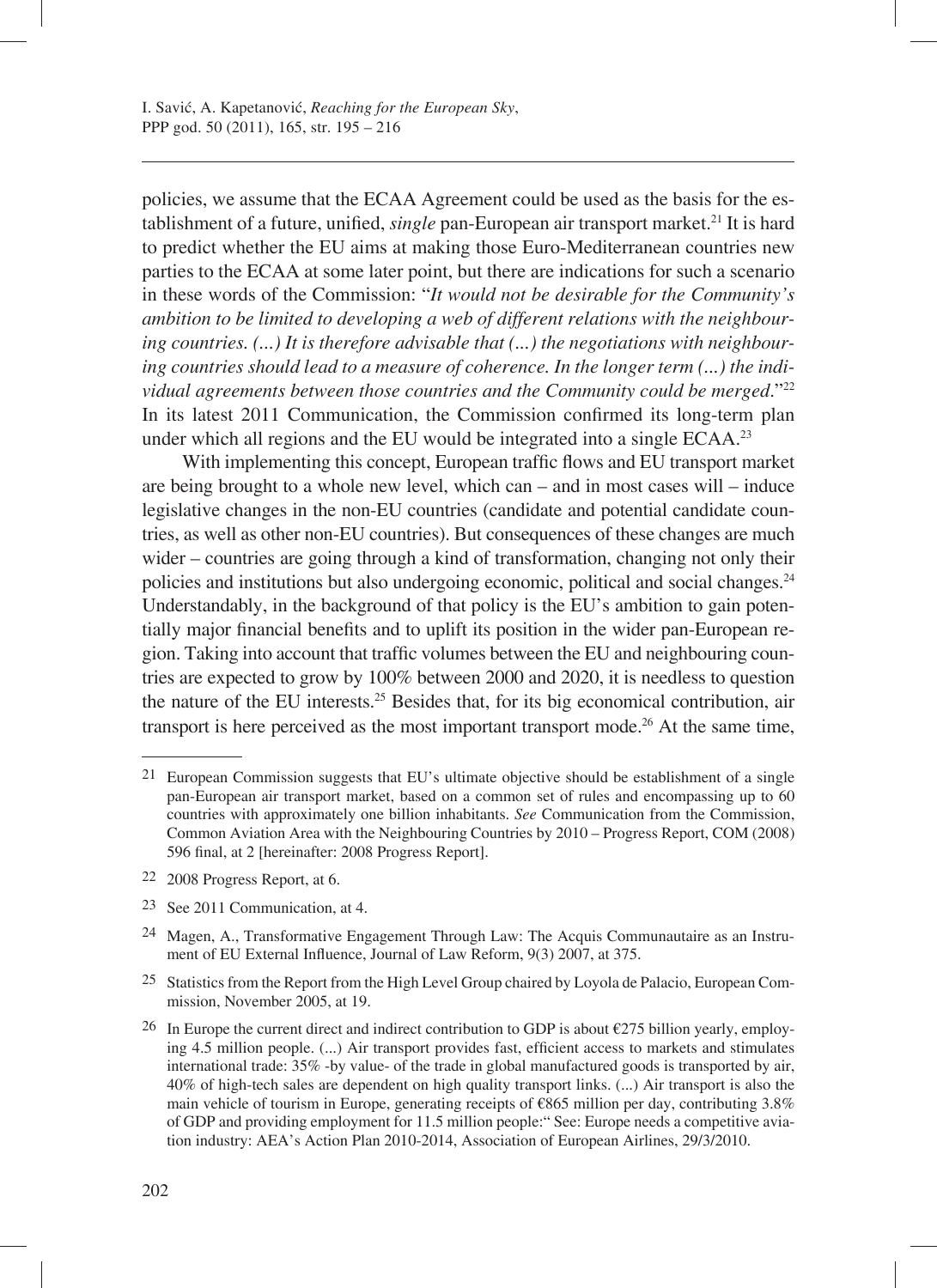one has to be aware of the EU dominance in the region and its well-planned foreign policy towards the neighbours.

#### **2 DEVELOPING EUROPEAN COMMON AVIATION AREA**

#### **2.1 Bilateral agreements vs. common aviation policy**

Prior to the liberalisation of air transport, scheduled air services were usually defined in bilateral air service agreements. The so-called "Bermuda agreement", an air services agreement between the USA and the United Kingdom signed in 1946, established the basis for all future ASAs. During the first decades after the World War II, this standard agreement was the usual way in which different needs and interests of two countries were agreed on. According to ASAs, countries would, based on reciprocity, grant each other traffic rights with specified routes, capacity, frequencies, tariffs and timetables. The question of frequencies, routes and aircraft types was usually set in the Annex to the agreement and was subject to occasional changes. If agreed, fifth freedom was also part of the Annex.<sup>27</sup> Every country would designate a carrier who would be entitled to exercise the agreed ASA rights and the carrier was always a state-owned national carrier (flag carrier). $^{28}$ 

Creating common transport policy towards third countries after finishing the liberalisation process meant that air traffic market would be opening in the same, unified manner for all EU Members, thus giving the same rights to all Community air carriers. As we mentioned before, since 2003 the Commission has been the one having the mandate to negotiate a few standard clauses in the already existing air service agreements between all Member States and third countries. To achieve that goal, the following issues were openly recognised as subject of the EU's exclusive jurisdiction: computer reservation system (CRS), intra-Community tariffs and allocation of slots. Not only did this kind of approach expand the Community air law beyond its borders, but it also enabled the Community air carriers to compete more effectively in the world market.

The beginning of the idea of the Common Aviation Area can already be seen in the European Economic Area Agreement, signed in 1993, which allows Iceland,

<sup>27</sup> Fifth freedom of the air is "the right or privilege, in respect of scheduled international air services, granted by one State to another State to put down and to take on, in the territory of the first State, traffic coming from or destined to a third State". ICAO Manual, *supra* note 4.

<sup>28</sup> It is possible to designate one or more carriers, as well as indirectly designating a carrier through the code-share agreement.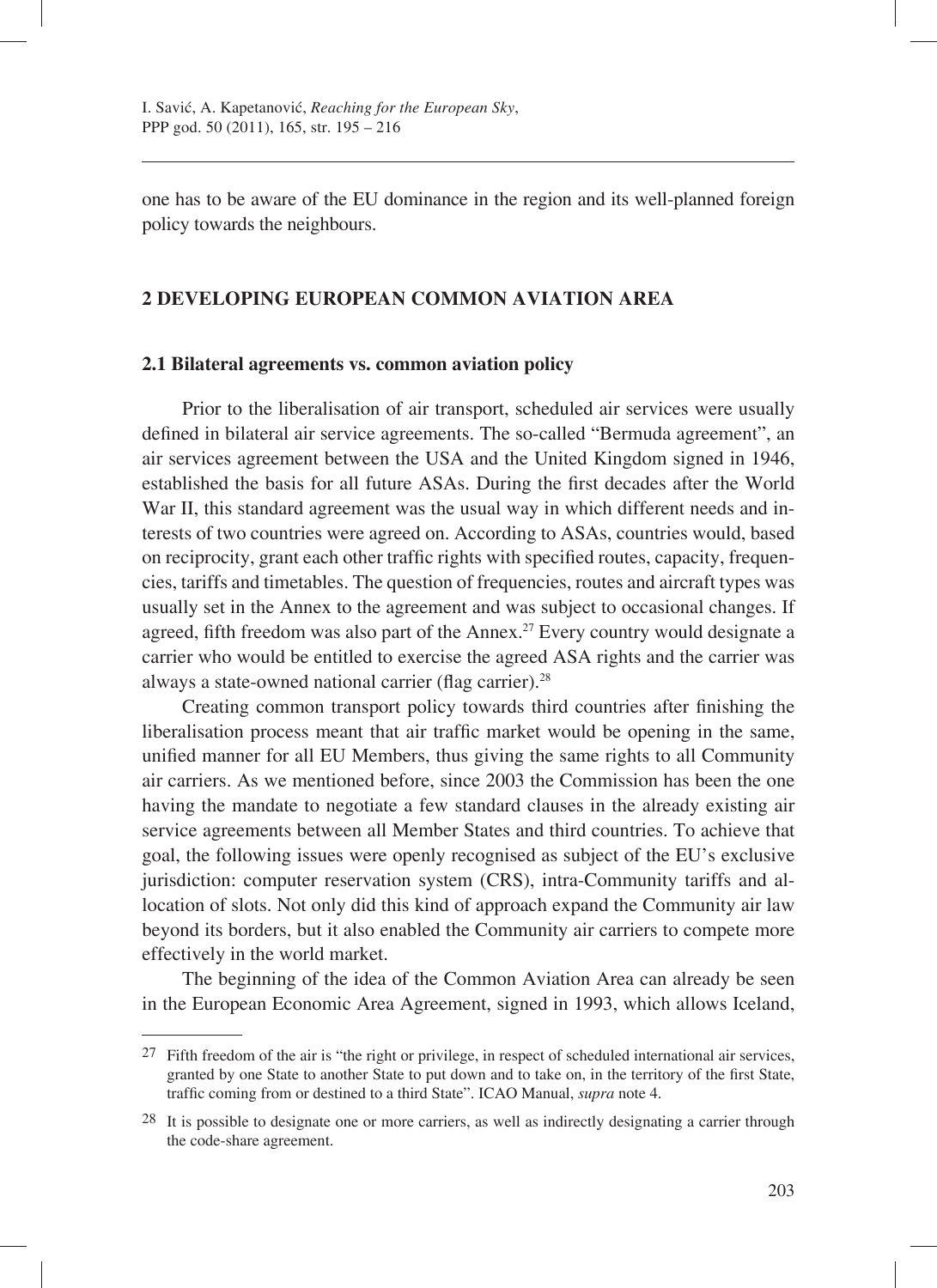Liechtenstein and Norway to participate equally, among other things, in the EU internal air transport market. The same principle was applied in the Air Transport Agreement signed between the EU and Switzerland in 2002.<sup>29</sup> Soon after that, the Commission started laying down different modes of connecting with various countries, taking into consideration their differences. As for the countries of the Western Balkans, and given the fact that the EU is the most important trade partner for each of them, reaching a Common Aviation Area agreement seemed as a logical step in the direction of creating this "common area" by 2010.30 As the Commission pointed out in one of its Progress Reports, this kind of agreement, "*by allowing full participation in one of the key areas of the single market, provides an example and an incentive for further economic integration of the partner country with the EU*".31

## **2.2 The ECAA Agreement**

#### *2.2.1 Introduction to the ECAA Agreement*

Roots of the ECAA date back in the late 1990's, when in October 1996 the Commission was granted a mandate by the Council to negotiate an agreement with ten EU candidate countries at the time, along with Iceland and Norway. The goal of that agreement was the creation of the Common Aviation Area which would function on the same principles as the EU internal aviation market. It means that the same provisions would apply for all signatories in terms of market access, capacity, freedom of establishment, as well as safety, security and air traffic management (hereinafter: ATM). However, due to the imminent accession of those countries to the EU, the negotiations were stopped and the idea of broadening the Common Aviation Area was set aside for a while. After reaffirming the EU common aviation market, the next desired step was to move its borders outside the EU, and the logical choice for negotiations were the Western Balkan countries. Therefore, the Transport Council gave the Commission another mandate in December 2004 to negotiate the ECAA Agreement with eight Western Balkan countries (Albania, Bosnia and Herzegovina, Bulgaria, Croatia, the Former Yugoslav Republic of Macedonia, Romania, Serbia and Montenegro and the United Nations Mission in Kosovo). The agreement was

<sup>29</sup> Agreement between the European Community and the Swiss Confederation on Air Transport, [2002] OJ L 114, pp. 73-86.

<sup>30</sup> Communication from the Commission, Developing the Agenda for the Community's external aviation policy,  $COM(2005)$  79 final, at 8.

<sup>31 2008</sup> Progress Report, at 2.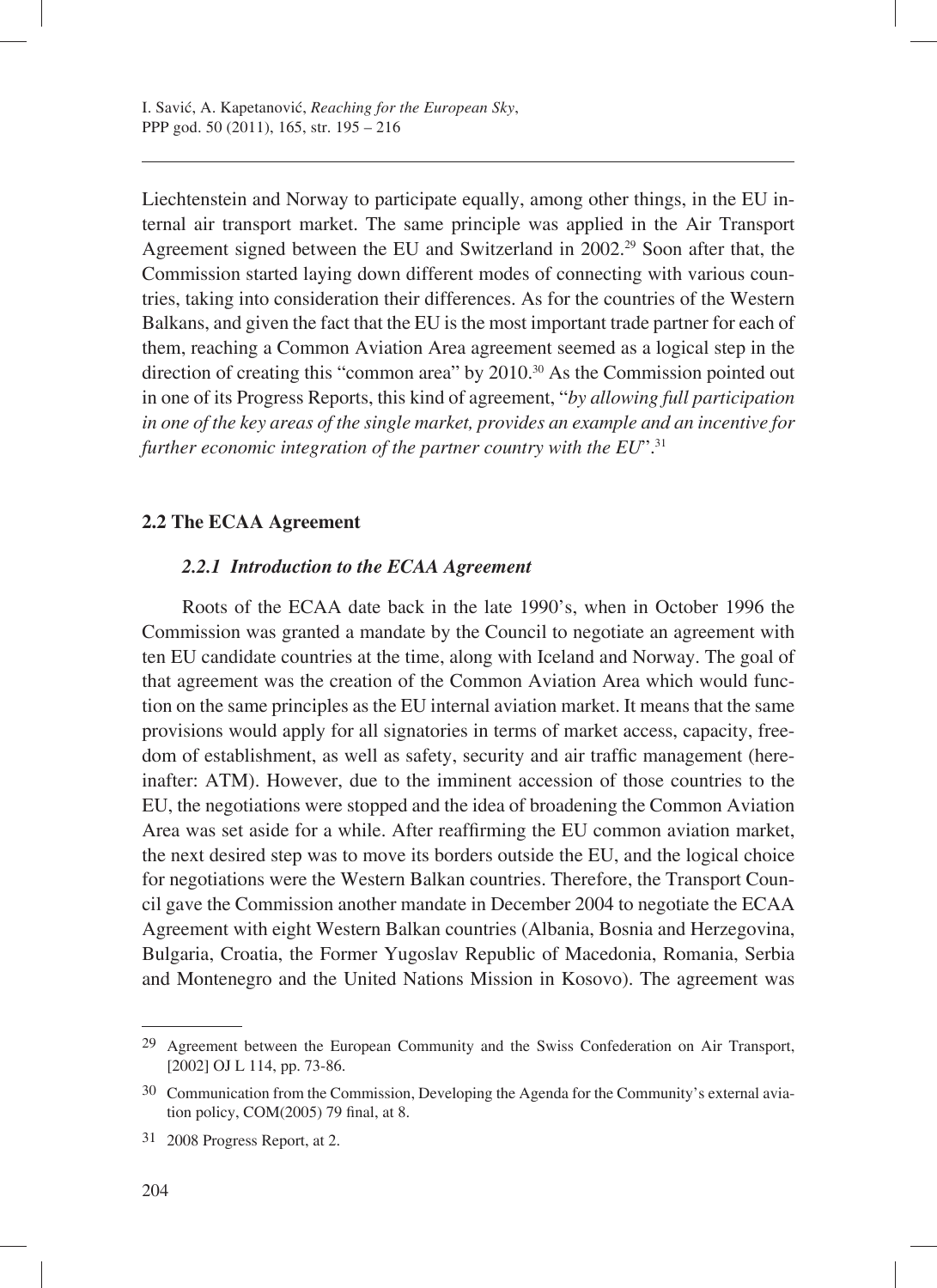signed in Luxembourg on June  $9<sup>th</sup>$ , 2006.<sup>32</sup> It is the first multilateral transport agreement the EU has signed with the non-EU countries.

The single aviation market created by the ECAA Agreement was not only going to bring economic benefits to the region but also prepare the ECAA partners for the accession to the EU. The economic position of those eleven countries and the quality of relations the EU had with them was different; two of them were parties to the European Economic Area (Iceland and Norway) and the other two became in the meantime full members of the EU (Bulgaria and Romania).33 The rest of them are still seeking their way into the EU (Croatia and Macedonia as candidates, and Albania, Bosnia and Herzegovina, Montenegro, Serbia and Kosovo as potential candidate countries).

In comparison to the one that had first been negotiated with the initial ten countries (in late 1990s), this agreement was somewhat narrowed, due to the fact that the Stabilisation and Accession process had already been established; hence, some of the issues (e.g. competition) were now being regulated by the Stabilisation and Accession Agreements between the EU and each respective country.

## *2.2.2 The structure of the ECAA Agreement*

The structure of the ECAA Agreement is rather interesting. Formally, the Agreement consists of the Main Agreement and five Annexes to the Agreement. However, practically we can distinguish two different parts of the ECAA Agreement:

- 1. The multilateral part, which is obligatory for all signatories, and
- 2. Nine protocols which contain bilateral agreements between the EU and each Associated Party.

This kind of structure reflects the need for gradual approach created for every non-EU country, having in mind their specific positions and needs. Protocols set conditions Parties have to fulfil in each transitional period before being fully included in the ECAA.

The multilateral part of the Agreement consists of the Main Agreement and four Annexes. Annex I lists the complete EU legislation applicable to civil aviation which is to be implemented in the transitional period. Sometimes countries

<sup>32</sup> Multilateral Agreement between the European Community and its Member States, the Republic of Albania, Bosnia and Herzegovina, the Republic of Bulgaria, the Republic of Croatia, the former Yugoslav Republic of Macedonia, the Republic of Iceland, the Republic of Montenegro, the Kingdom of Norway, Romania, the Republic of Serbia and the United Nations Interim Administration Mission in Kosovo on the establishment of a European Common Aviation Area, 16.10.2006, OJ L 285, pp.1-46.

<sup>33</sup> Article 5 of the ECAA Agreement prescribes that its provisions shall not affect the relations between the Contracting Parties of the EEA Agreement.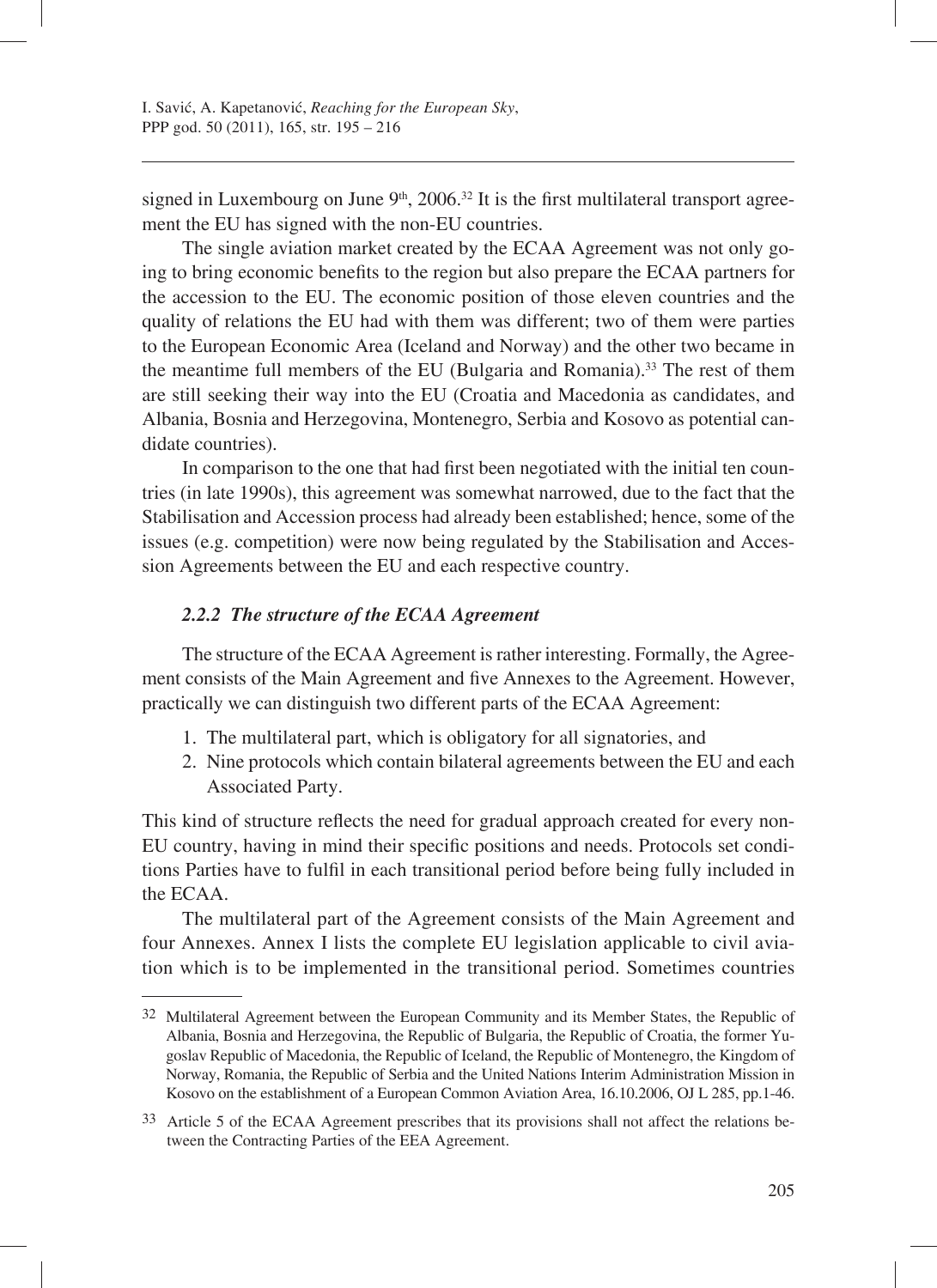will be obliged to implement a whole regulation or directive, other times Annex I will specifically point out which articles are to be transposed to national legislation. The complete scope of changes that the ECAA Agreement brings to the countries of the Western Balkans is extremely wide: the EU legislation contained in Annex I is divided into several groups, not all of them being strictly related to air transport. Besides the subject of market access, ATM, aviation safety and security, there are also regulations and directives which refer to specific issues of environmental protection, social aspects, consumer protection and other aviation issues that need to be implemented in order to create a single aviation market. The remaining three Annexes regulate many different issues which are of importance for the proper implementation and functioning of the ECAA Agreement. Therefore, Annex II sets rules regarding the introductory parts and specific terminology of the EU acts, and certain procedural rules for cooperation and exchange of information; Annex III specifies the rules on competition and state aid referred to in the Main agreement; and Annex IV regulates a very important issue on the preliminary rulings procedure before the ECJ and the application of interpretations ruled by the ECJ in courts of a contracting party (especially when they concern provisions of the ECAA Agreement), as well as the rules for the dispute settlement procedure between the contracting parties when referred to the ECJ. Finally, the second part of the Agreement is Annex V, which contains nine Protocols between the EU and each Associated Party.34

The process of creating a single aviation area with every Associated Party is divided into two phases, both of which end upon the positive assessment by the authorised Assessment Visit Team. Although one of the Commission's important goals was for all the Associated Parties of the ECAA Agreement to enter the second phase by the end of 2009, this was not achieved.<sup>35</sup> Every phase of the ECAA Agreement brings Associated Parties closer to the goal of the agreement - achieving and becoming part of common aviation area. Upon Agreement's entry into force, third and fourth freedoms are immediately liberalised.36 This means that in order to be able to

<sup>&</sup>lt;sup>34</sup> "The term "Associated Party" means the Republic of Albania, Bosnia and Herzegovina, the Republic of Bulgaria, the Republic of Croatia, the former Yugoslav Republic of Macedonia, the Republic of Montenegro, Romania, the Republic of Serbia, or any other State or entity that shall have become a party to this Agreement pursuant to Article 32." (Art. 2.1.(b) ECAA Agreement).

 $35$  By the end of 2009 only Croatia has fulfilled all requirements for closing the first phase.

<sup>36</sup> Third freedom of the air: "the right or privilege, in respect of scheduled international air services, granted by one State to another State to put down, in the territory of the first State, traffic coming from the home State of the carrier"; Fourth freedom of the air: "the right or privilege, in respect of scheduled international air services, granted by one State to another State to take on, in the territory of the first State, traffic destined for the home State of the carrier." ICAO Manual, *supra* note 4.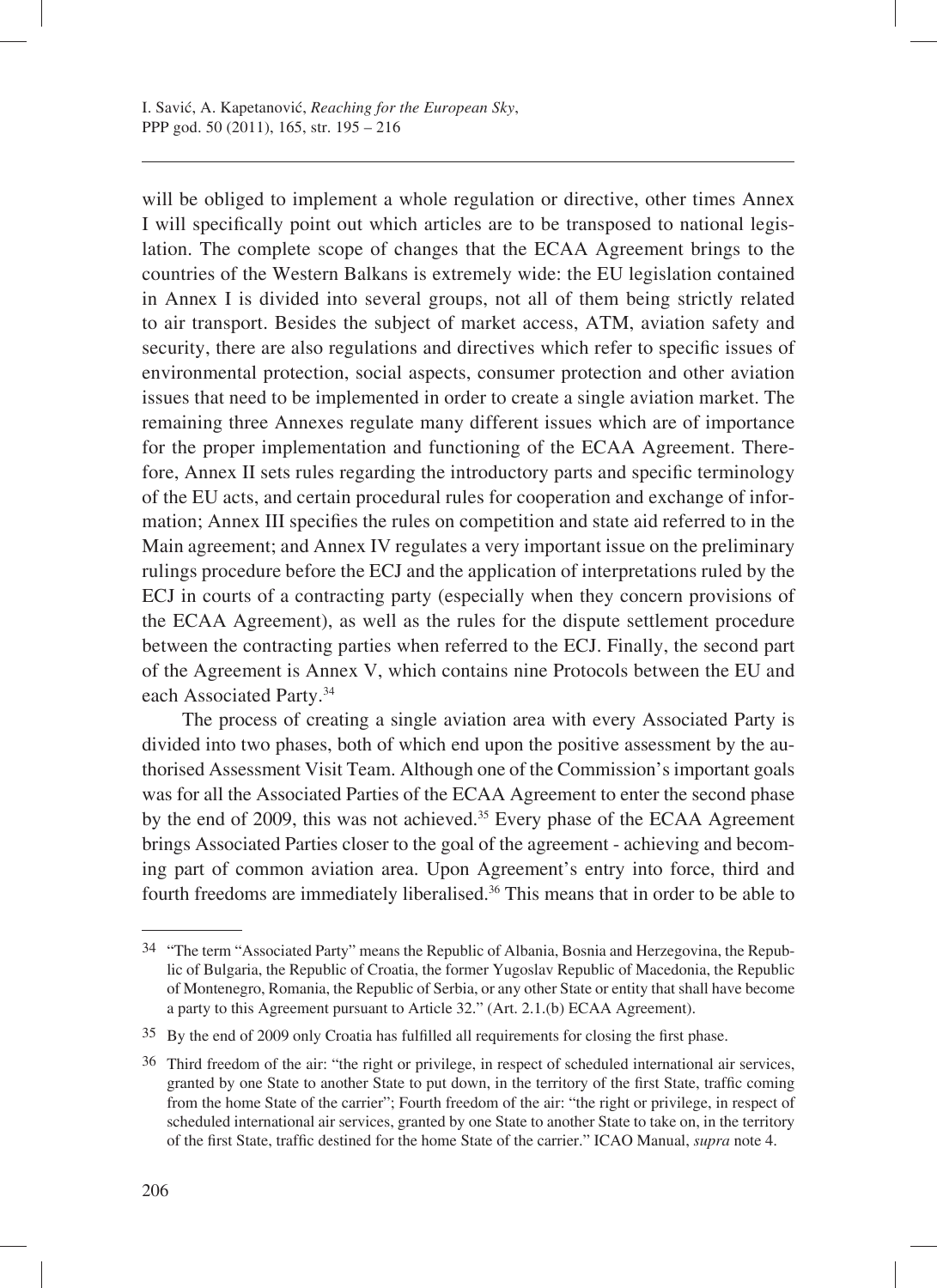fly from one ECAA country to another, the carrier no longer needs the authorisation from the civil aviation authority of the destination country. A simple notification would suffice.

One of the first phase requirements are the following: obtaining a membership in JAA; implementing the regulations on accident investigation and occurrence reporting, and the regulation on passenger rights in case of denied boarding or cancelled flight; ratifying the 1999 Convention for the Unification of Certain Rules for International Carriage by Air (Montreal Convention); establishing Functional Airspace Blocks (FABs); opening of the groundhandling market, etc.<sup>37</sup> After the disbandment of JAA, ECAA partners are invited to participate as observers at the European Air Safety Agency (EASA) meetings.<sup>38</sup> Once the Associated Party satisfies those requirements and enters into the second phase, rules on ownership and control will become liberalised and its carriers will enjoy fifth freedom. After the conditions for closing the second phase are fulfilled, the country will enjoy a full ECAA membership, which implies cabotage rights, the right of establishment and the recognition of "one stop security".39

#### **2.3 Issues in implementation and realisation of the ECAA Agreement**

Implementing the ECAA Agreement, i.e. bringing national laws of the Associated Parties into conformity with the EU law can be very complex and an extremely sensitive issue. Each Associated Party meets its own problems when implementing the ECAA Agreement and trying to enter the second phase. Aside from the fact that there are numerous differences among the Parties regarding the aviation sector and their legislation, there is also a problem of transposing the ECAA legislation into the national law. Unlike the EU Member States, the Associated Parties do not fall under the direct effect of the European law. This means they have to adjust, amend or even repeal their national provisions, which often includes finding a way to solve complicated requirements of their own legal systems. In the essence, under the ECAA Agreement countries have the obligation to accept in their national law

<sup>&</sup>lt;sup>37</sup> Functional Airspace Blocks are blocks of airspace based on operational requirements, reflecting the need to ensure more integrated management of airspace, regardless of existing boundaries. Regulation (EC) No 551/2004 of the European Parliament and of the Council of 10 March 2004 on the organisation and use of the airspace in the single European sky, [2004] OJ L 96, pp. 20-25.

<sup>38</sup> According to Art. 2.1.(e) ECAA Agreement, the term "ECAA Partner" means an Associated Party, Norway or Iceland.

<sup>39 &</sup>quot;One stop security" means putting the passenger through security check only once, at the beginning of the journey, regardless of the number of flights on the ticket.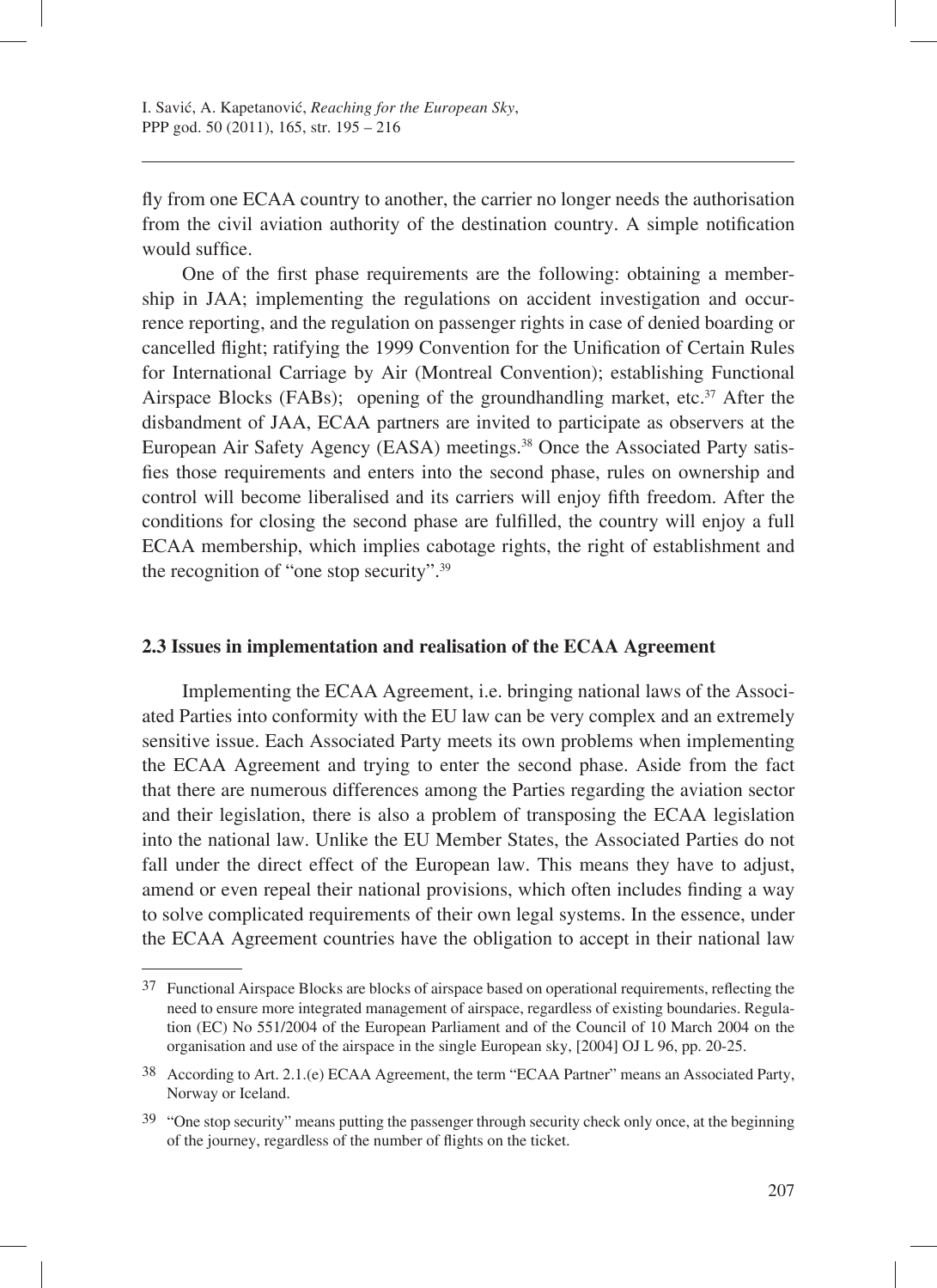something that was proclaimed by some other sovereign entity, by a foreign legislator. However, this does not only imply their acceptance of foreign existing laws, but also consenting and trusting foreign legislator for his future law-making decisions.

To help them overcome problems with the harmonisation, a special body has been established by the ECAA Agreement, responsible for solving questions relating to its interpretation and application – The Joint Committee. Together with the European Commission, it provides technical assistance and supervision to parties. The establishment of the Joint Committee is envisaged in the ECAA Agreement as well as in the Euro-Mediterranean Aviation Agreement. Committee consists of representatives of all contracting parties and makes decisions unanimously. The Joint Committee meetings are held at least once a year and its decisions are binding upon every party to the ECAA (Art. 18-19).

One of the basic problems in implementing the ECAA rules are differences among countries in terms of legislation drafting rules (nomotechnics). Croatia usually implements the ECAA legislation through ordinances, except for the few EU regulations which have been transposed by legal acts.<sup>40</sup> Each ordinance usually has only few articles, which specify the EU legislation being implemented, after which that same EU regulation or directive is published in the Annex to the ordinance, translated into Croatian. Montenegro has a different legislative approach – it transposes every article of the specific EU legislation into its ordinances or laws, because the Montenegrin legal order does not allow simple translation of the regulation or directive in Annexes. Macedonia, on the other hand, does not even translate the legislation from Annex I; a simple reference to the corresponding piece of the EU legislation is made at the end of every law or ordinance.

Further problems arise when the new piece of the EU legislation is adopted; however, the previous one regulating the same matter, set out in Annex I of the ECAA Agreement, has not been replaced. This sometimes leads to implementing the new legislation by the Associated Party, while it is still not formally part of the ECAA Agreement.<sup>41</sup> Also, amending the ECAA Annex I does not mean that Protocols have automatically been amended as well, so the Associated Parties are required to implement one piece of legislation according to their Protocol, and another one according to the Annex I.

<sup>40</sup> Those are, for instance, Regulation 261/2004 establishing common rules on compensation and assistance to passengers in the event of denied boarding and of cancellation or long delay of flights, Regulation 2027/97 on air carrier liability in the event of accident and Regulation 1107/2006 concerning the rights of disabled persons and persons with reduced mobility when travelling by air, which are implemented through Law on Obligatory and Proprietary Rights in Air Traffic from 2009 (Official Gazette, no. 132/98, 63/08, 134/09).

<sup>41</sup> Annex I is changed by the decision of the ECAA Joint Committee.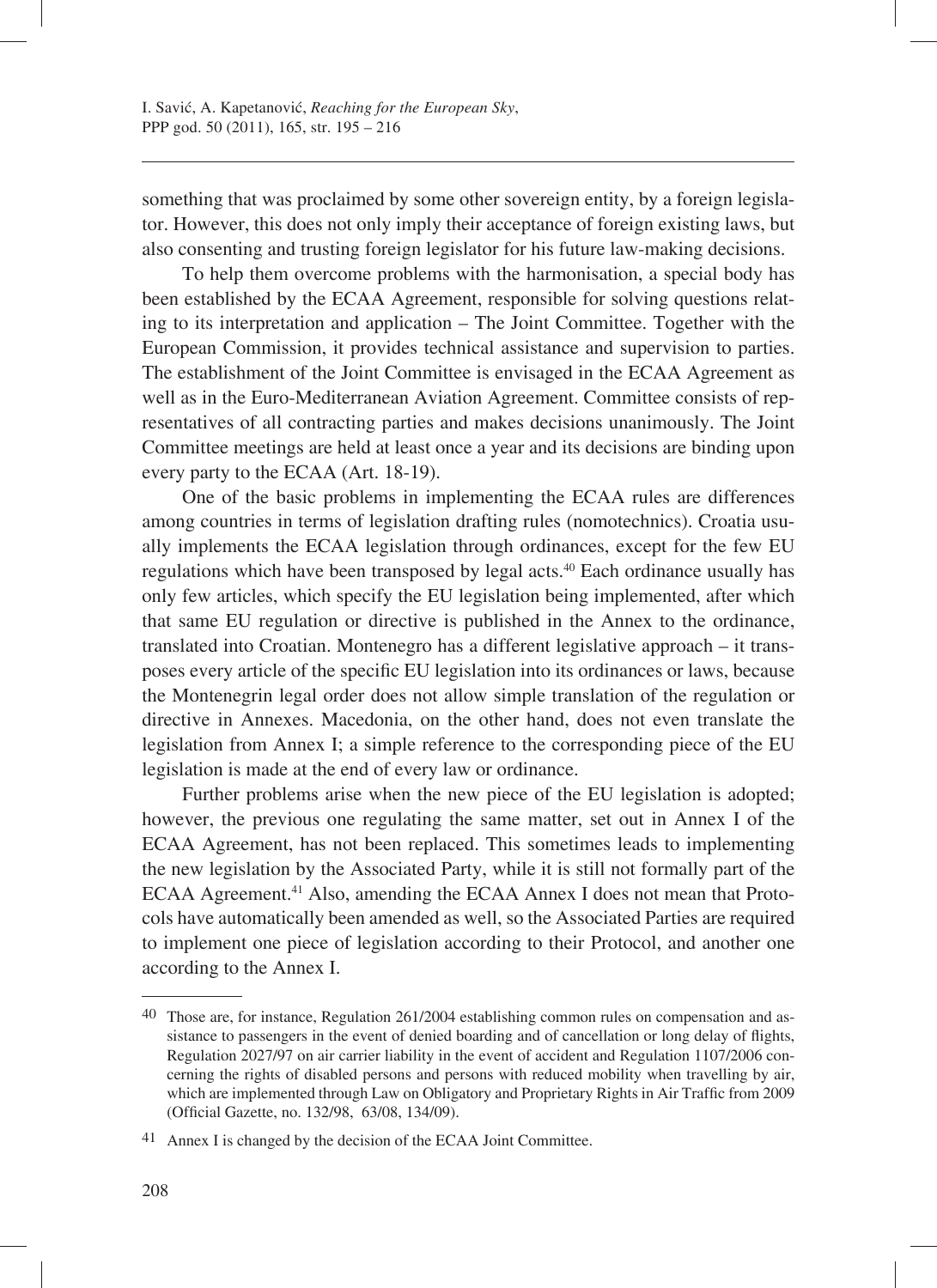Apart from these technical issues, there are some major practical problems as well. One of those problems stems from the fact that other, non-ECAA countries are very much present in the the air transport sector of some ECAA Associated Parties. An example is Macedonia, whose airports are under concession. Their Turkish concessionaire strongly opposes to the ECAA requirements, such as collecting the tax payable for the activities of the civil aviation authority or opening of the groundhandling market (the latter one being in line with the concession agreement that gives them the right to an exclusive provision of groundhandling services).

## **3 CROATIA AND THE EU IN THE ECAA**

Agreement between the European Community and the Republic of Croatia on certain aspects of air services was signed in Salzburg in 2006 and is one of the first of its kind.<sup>42</sup> With its unified rules for granting the authorisations for all Community carriers (as well as for Iceland, Norway, Liechtenstein and Switzerland), this agreement laid the groundwork for the European Common Aviation Area Agreement, which was signed only a month later.

Since 2006 Croatia has made a huge legislative work in the field of air transport law. Namely, the considerable body of air law contained in the ECAA Agreement has been implemented, and in only five years Croatia has adopted more than thirty new ordinances which are practically a copy of the EU rules contained in the EU directives and regulations.<sup>43</sup> In this manner the EU law has been "absorbed" in a non-EU country, which is in that field practically becoming a part of the EU legal system, regardless of real progress made in the accession to the European Union.

During the last Assessment Visit in November 2009, Croatia proved its fulfilment of all the ECAA phase 1 requirements; thereby Croatia has become the first ECAA partner to enter the second phase of the Agreement. This was not only big success for the Croatian air transport, but for Croatian transport as a whole, because closing the first transitional phase of the ECAA Agreement, i.e. implementing the core part of the aviation *acquis*, was also the benchmark for closing the Transport chapter in the Croatia-EU accession negotiations. This achievement was planned

<sup>&</sup>lt;sup>42</sup> Agreement between the European Community and the Republic of Croatia on certain aspects of air services, [2006] OJ L 136, pp. 121-129.

<sup>&</sup>lt;sup>43</sup> Ordinance has a direct effect in Croatian internal legal order. Except to new ordinances, contents of some EU regulations were, on the other hand, made part of the Air Traffic Act (Official Gazette no. 69/09, 84/11) and Law on Obligatory and Proprietary Rights in Air Traffic (Official Gazette, no. 132/98, 63/08, 134/09). See *supra*, note 40.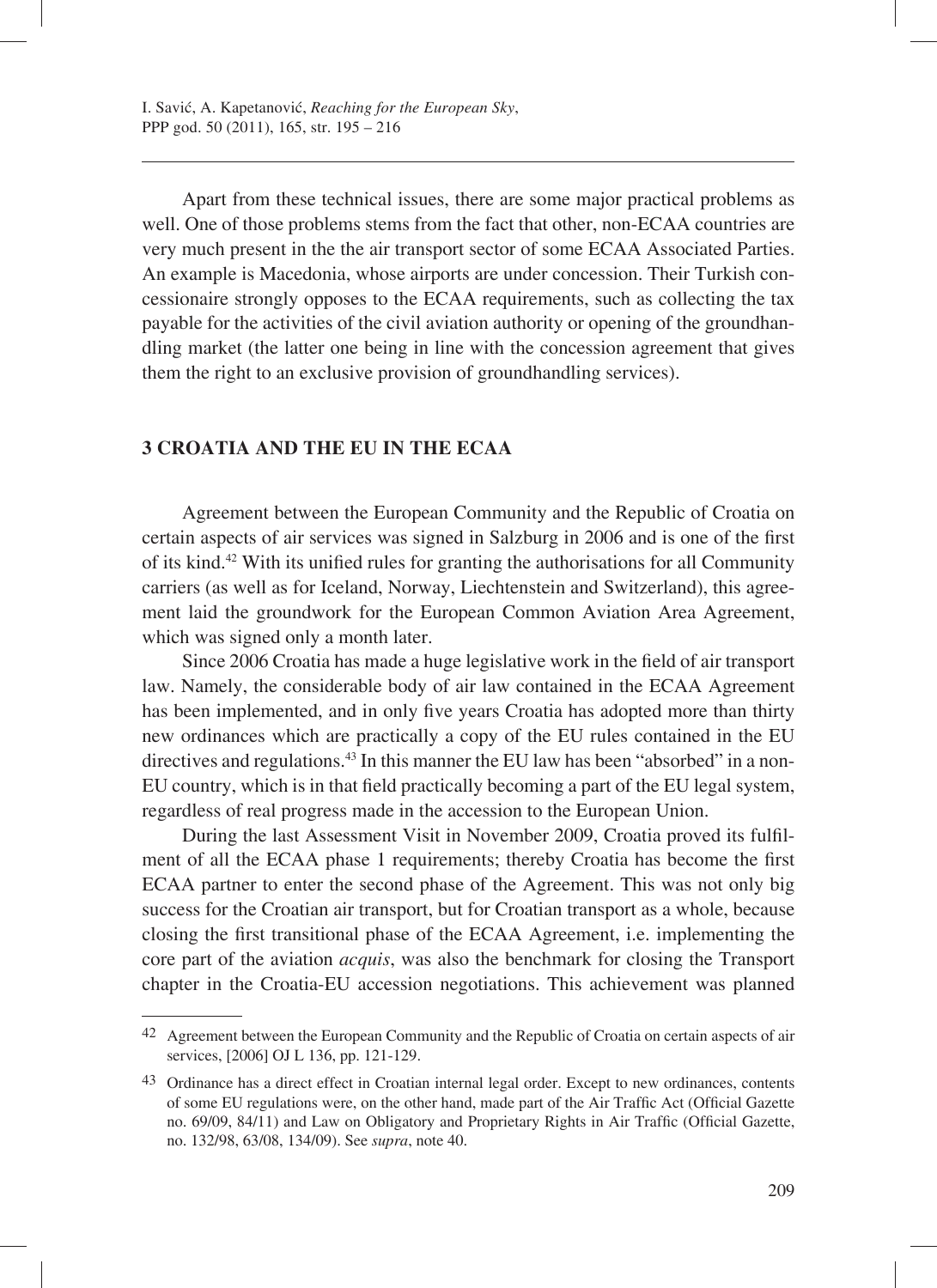to be confirmed by the Joint Committee in December 2010, but in order to allow Croatian air carriers to enjoy the second phase rights even before this meeting, in June 2010 the Commission decided to inform all Member States of this change in Croatia's status and ask them to "*consider favourable requests by Croatian air carriers to exploit their above-mentioned rights foreseen under the second transitional phase of the ECAA Agreement*".<sup>44</sup> In November 2010 the Council's decision, which formally confirms the achieved status, was drafted, yet never adopted due to the fact that the ECAA Agreement has never been ratified.<sup>45</sup> Therefore, the Council is not authorised to make any decisions regarding this Agreement, and Croatia has been left without a formal recognition for the achievements. It is somewhat strange that the Draft itself mentions the ECAA Agreement and refers to it as the "existing provision in force". One of the reasons for this could be that the Commission was trying to use this way to put some pressure on those Member States who have not ratified the ECAA Agreement yet.

This turn of events left the Associated Parties, especially Croatia, in a legal vacuum, so to say. Since the ECAA Agreement has not entered into force, the only relevant source of information regarding its provisional application is the Depository's database which contains ratification details and notifications on provisional application.<sup>46</sup> Some of the countries, like Bulgaria and UNMIK, have notified their provisional application along with signing the ECAA Agreement. Others, like Ireland, have not ratified it yet but did notify its provisional application to the Council. Then, there are those, like Spain, which have ratified it and notified the Council that they would "apply this Agreement pursuant to paragraph 3 of Article 29 from the date on which the Depository has been notified of the completion of its internal procedures necessary for the entry into force".47 Finally, there are countries like Luxembourg, Malta or Netherlands, which have ratified the Agreement, but have given no notification whatsoever on the provisional application. However, the actual situation is even more complicated, because what happens in reality can be quite different from what appears on the Depository's list. Therefore, the Associated Parties now depend on the practice of each Member State without having any legal certainty. For example, the country which has ratified the ECAA Agreement and declared its

<sup>44</sup> Letter from the Directorate General for Mobility and Transport to Directors General of Civil Aviation of Member States, June 8th, 2010.

<sup>45</sup> See: http://eur-lex.europa.eu/LexUriServ/LexUriServ.do?uri=COM:2010:0653:FIN:EN:PDF (17/6/2011).

<sup>46</sup> Instruments of ratification or approval are deposited with the General Secretariat of the Council of the European Union.

<sup>47</sup> See: http://www.consilium.europa.eu/policies/agreements/search-the-agreements-database.aspx? command=declaration&id=&lang=en&aid=2006052&partyId=ES&doclang=en (2/8/2011).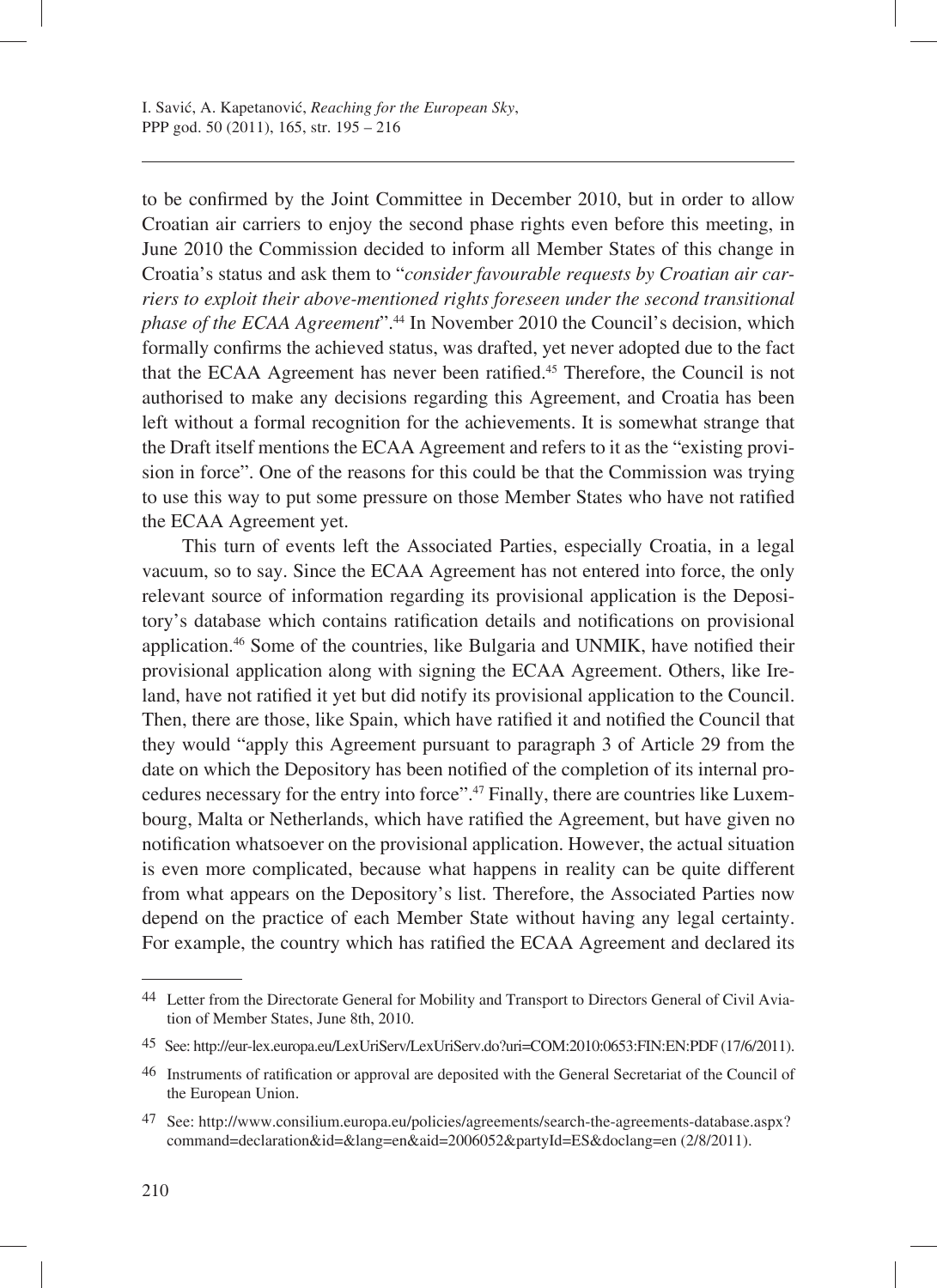provisional application still does not accept certificates of the Croatian air carriers issued by the Croatian aviation authority without sending certified copies as well, which is contrary to EU legislation (Regulation 1008/2008).<sup>48</sup> Sometimes, based on question by the Croatian air carriers on the ECAA application, countries that have not notified the provisional application agree to do it nonetheless. There was even the case of the United Kingdom, which provisionally applied the ECAA Agreement without even having ratified it.

Croatia has sent its notification on provisional application to the depository in 2009, and has consequently implemented this principle into its Air Traffic Act. According to Article 172 of the Air Traffic Act, "*until its entering into force, the Republic of Croatia shall provisionally apply the ECAA Agreement, subject to the principle of reciprocity from the other Contracting Party or Parties concerned*." This means that the ECAA Agreement applies between Croatia and those countries which have also notified the depository on their provisional application. The only problem standing in the way for countries to exercise rights and enjoy benefits of the ECAA is a number of contracting parties that are not being particularly agile when it comes to sending the required notification to the depository. Therefore, interested countries have found an alternative way for bilateral provisional application of the ECAA by signing Memorandums of Understanding individually with the aviation authorities of the ECAA countries. Although this mechanism is not foreseen in the ECAA Agreement, it makes it possible for the countries to reach the long awaited European sky.

#### **4 FINAL REMARKS**

During the last, fifth Joint Committee meeting held in November 2010 in Belgrade, the European Commission representative and Chairman of that session, Mr. Burghelle-Vernet, expressed the concern about the consequences arising from the fact that the ECAA Agreement has still not entered into force four years after its signing.<sup>49</sup> He noticed that for this reason, the Joint Committee is not authorised to make formal decisions, like the ones related to the change of Annex I or the one concerning Croatia's transition into the second phase. Once again he appealed to all Parties to apply the Agreement at the administrative level, so that all expected benefits ensuing from its application could be attained in the meantime.

<sup>48</sup> Regulation (EC) No 1008/2008 of the European Parliament and of the Council of 24 September 2008 on common rules for the operation of air services in the Community, [2008] OJ L 293, pp. 3-20.

<sup>49</sup> Head of Unit of Internal Market and Air Transport Agreements, DG MOVE.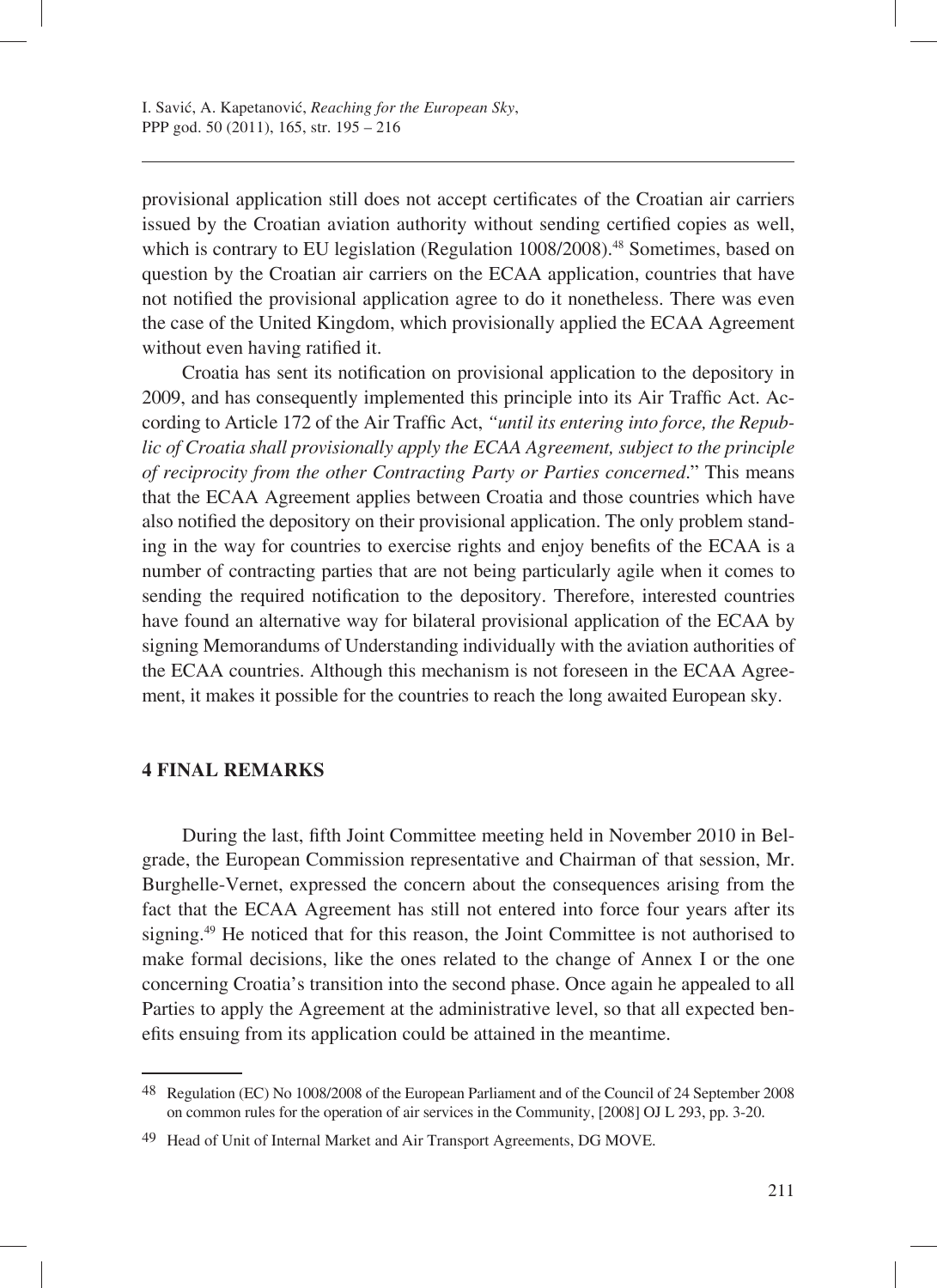Situation like this creates frustration as well as insecurity among the Associated Parties; the agreement which requires such deep and sometimes radical changes brings so little in return. In case of Croatia, which is still the only one to have fulfilled all requirements for the second phase, the frustration is even bigger – the obligations have been met, but the rights have not yet been sorted out. At the moment it looks like Croatia will become the next EU member sooner than a formal ECAA member, which brings into question the original intent of the EU when creating this agreement. Was it really the idea of creating the Common Aviation Area or simply preparing the ground, as regards the air transport, for the future EU members? Did the EU have any actual willingness to open its air traffic market to those countries prior to their accession to the EU, after they have fulfilled their obligations?

Optimistically, we believe that the European Commission, the main steering wheel of the EU external aviation policy, really saw the ECAA coming to life in 2010. It can also be seen from its Communications and relations to other countries with which it develops similar aviation policies. The ECAA *is* the future of the European air transport, and the EU has prepared itself for that with the ECAA Agreement. Article 32 of the ECAA Agreement sets down the right for the EU to ask "any State or entity which is prepared to make its laws on air transport and associated matters compatible with those of the Community" to participate in the ECAA. Another important rule is contained in Art. 28, according to which provisions of that Agreement prevail over relevant provisions of any other bilateral air transport agreement (or arrangement) in force between the EU (or any Member State) and the Associated Parties or among the Associated Parties. All of this shows the importance this Agreement has for the EU, as well as the EU attitude towards the third countries. But the problem with this kind of agreements are the Member States themselves, since their particular interests and intentions do not always match those from the Commission. This is why the Commission has already expressed the possibility of concluding future Common Aviation Area agreements as Community agreements instead of "mixed" agreements.<sup>50</sup>

Between the EU and the Associated Parties traffic density is around 8 million air passengers per annum.<sup>51</sup> It should also be noted that all of the Associated Parties already are or aspire to be a part of the Stabilization and Accession Process to the EU. We hope that this time political goals will not surpass the goals of the ECAA air carriers and other stakeholders for that matter. It remains to be seen to what kind of effect will this continue to happen, especially considering that air transport is a proven incentive to the economic growth and development of every region it is oper-

<sup>50 2008</sup> Progress Report, at 10.

<sup>51</sup> See: http://epp.eurostat.ec.europa.eu/portal/page/portal/transport/data/database (10/9/2011).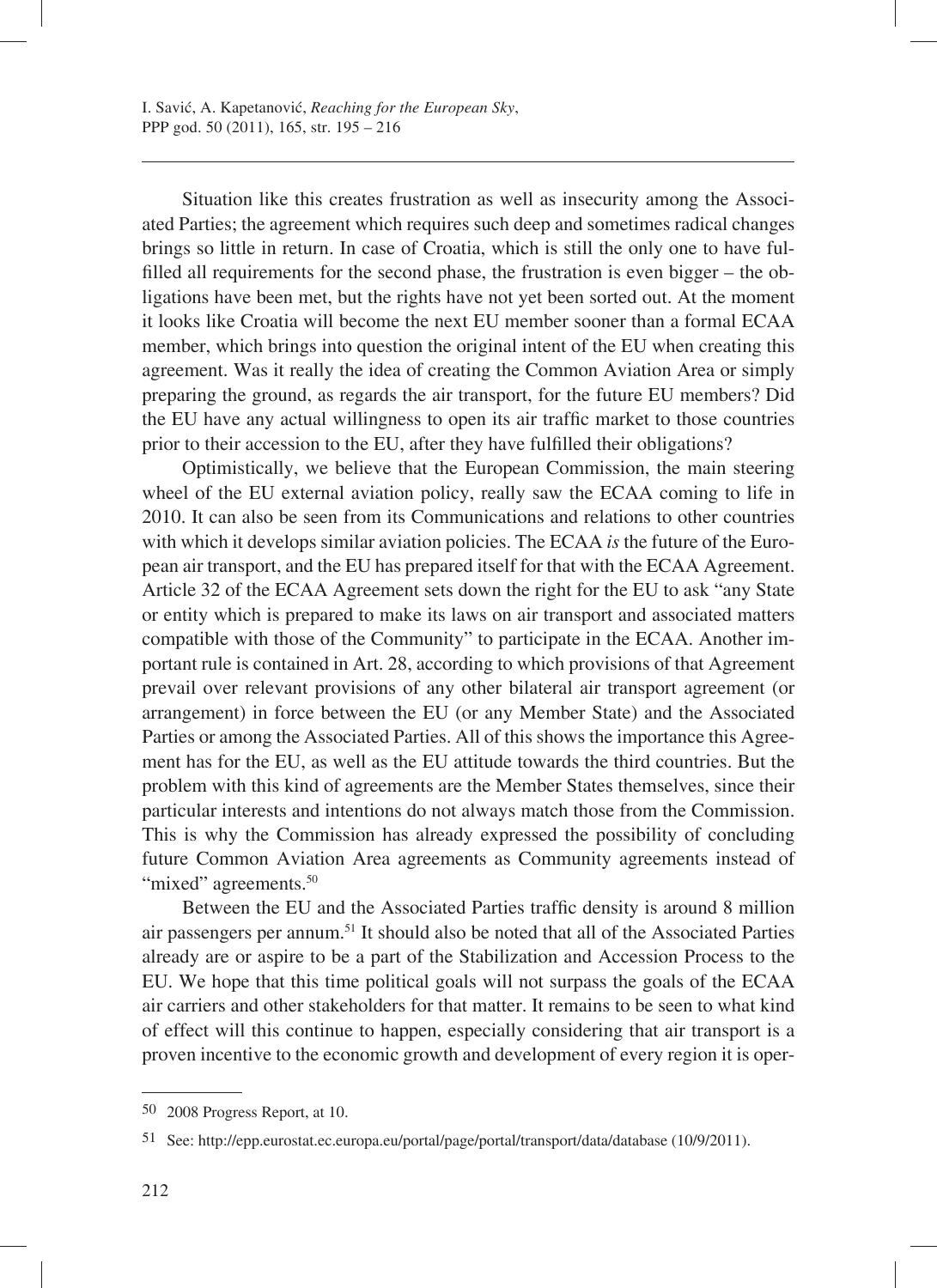ated in and that most of the EU Member States still continue to find a way to protect their carriers. Taking into account the high seasonality of air traffic in Croatia, this is something worth thinking about.

# **BIBLIOGRAPHY**

- 1. Magen, A., Transformative Engagement Through Law: The Acquis Communautaire as an Instrument of EU External Influence, Journal of Law Reform, 9(3) 2007, pp. 361-392
- 2. Radionov, N.; Marin, J.; Ćapeta, T.; Kumpan, A.; Bulum, B.; Popović, N.; Savić, I., Europsko prometno pravo (European Transport Law), Pravni fakultet Sveučilišta u Zagrebu, Zagreb, 2011.
- 3. Agreement between the European Community and the Swiss Confederation on Air Transport, [2002] OJ L 114, pp. 73-86
- 4. Euro-Mediterranean aviation agreement between the European Community and its Member States, of the one part and the Kingdom of Morocco, of the other part, 29/12/2006, OJ L 386, pp. 57-88
- 5. Agreement between the European Community and the Republic of Croatia on certain aspects of air services, [2006] OJ L 136, pp. 121-129
- 6. Multilateral Agreement between the European Community and its Member States, the Republic of Albania, Bosnia and Herzegovina, the Republic of Bulgaria, the Republic of Croatia, the former Yugoslav Republic of Macedonia, the Republic of Iceland, the Republic of Montenegro, the Kingdom of Norway, Romania, the Republic of Serbia and the United Nations Interim Administration Mission in Kosovo on the establishment of a European Common Aviation Area, 16/10/2006, OJ L 285, pp. 1-46
- 7. Decision of the Council and of the Representatives of the governments of the Member States, meeting within the Council of 15 October 2010 on the signature and provisional application of the Euro Mediterranean Aviation Agreement between the European Union and its Member States, of the one part, and The Hashemite Kingdom of Jordan, of the other part (2011/181/EU), [2011] OJ L 79, pp. 1-2
- 8. Council Regulation (EEC) No 2407/92 of 23 July 1992 on licensing of air carriers, [1992] OJ L 240, pp. 1–7
- 9. Council Regulation (EEC) No 2408/92 of 23 July 1992 on access for Community Air carriers to intra-community air routes, [1992] OJ L 240, pp. 8–14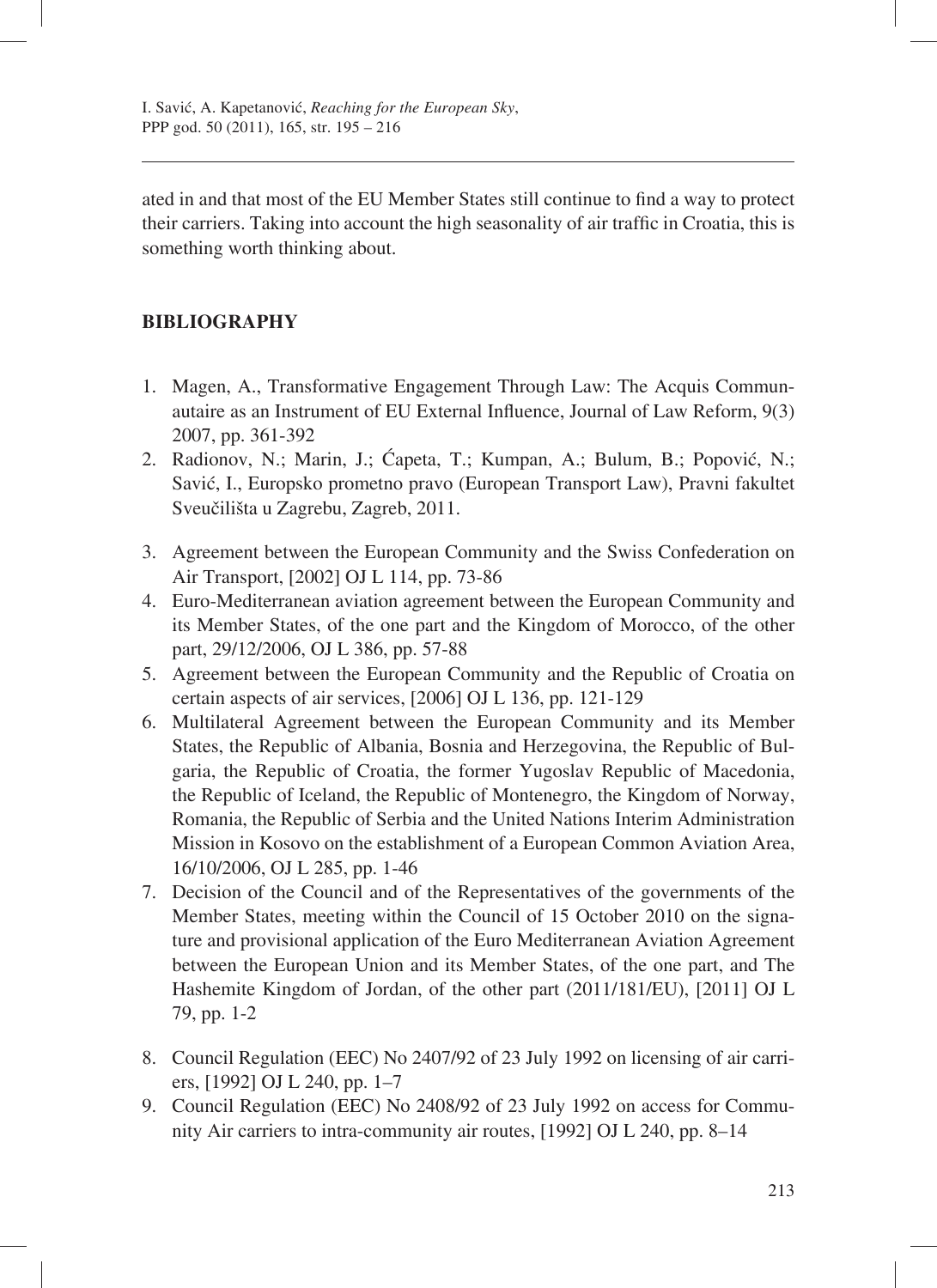- 10. Council Regulation (EEC) 2409/92 of 23 July 1992 on fares and rates for air services, [1992] OJ L 240, pp. 15–17
- 11. Regulation (EC) No 551/2004 of the European Parliament and of the Council of 10 March 2004 on the organisation and use of the airspace in the single European sky, [2004] OJ L 96, pp. 20-25
- 12. Regulation (EC) 847/2004 of the European Parliament and of the Council of 29 April 2004 on the negotiation and implementation of air service agreements between Member States and third countries, [2004] OJ L 157, pp. 7-17
- 13. Regulation (EC) No 1008/2008 of the European Parliament and of the Council of 24 September 2008 on common rules for the operation of air services in the Community, [2008] OJ L 293, pp. 3-20
- 14. Proposal for a Council Decision on a consultation and authorization procedure for agreements concerning commercial aviation relations between Member States and third countries, COM (90) 17
- 15. Communication from the Commission to the Council, Air Transport Relations with Third Countries, COM (92) 434
- 16. Communication from the Commission, Developing the Agenda for the Community's external aviation policy, COM (2005) 79 final
- 17. Communication to the European Parliament and the Council on "Strengthening the ENP" – COM (2006) 726 final, 4 December 2006, ENP – A Path towards Further Economic Integration (not published)
- 18. Communication from the Commission to the Council and the European Parliament - Extension of the major trans-European transport axes to the neighbouring countries, Guidelines for transport in Europe and neighbouring regions, COM (2007) 32 final, Brussels, 31/1/2007
- 19. Communication from the Commission, Developing a Common Aviation Area with Israel, COM (2007) 691 final, 9/11/2007
- 20. Communication from the Commission, Common Aviation Area with the Neighbouring Countries by 2010 – Progress Report, COM (2008) 596 final
- 21. Communication from the Commission, Creation of a Common Aviation Area with Tunisia, COM (2008) 603 final, 3/10/2008
- 22. Communication from the Commission, Creation of a Common Aviation Area with Algeria, COM (2008) 682 final, 31/10/2008
- 23. Communication from the Commission to the Council and the European Parliament, The EU and its neighbouring regions: A renewed approach to transport cooperation, COM (2011) 415 final, 7/7/2011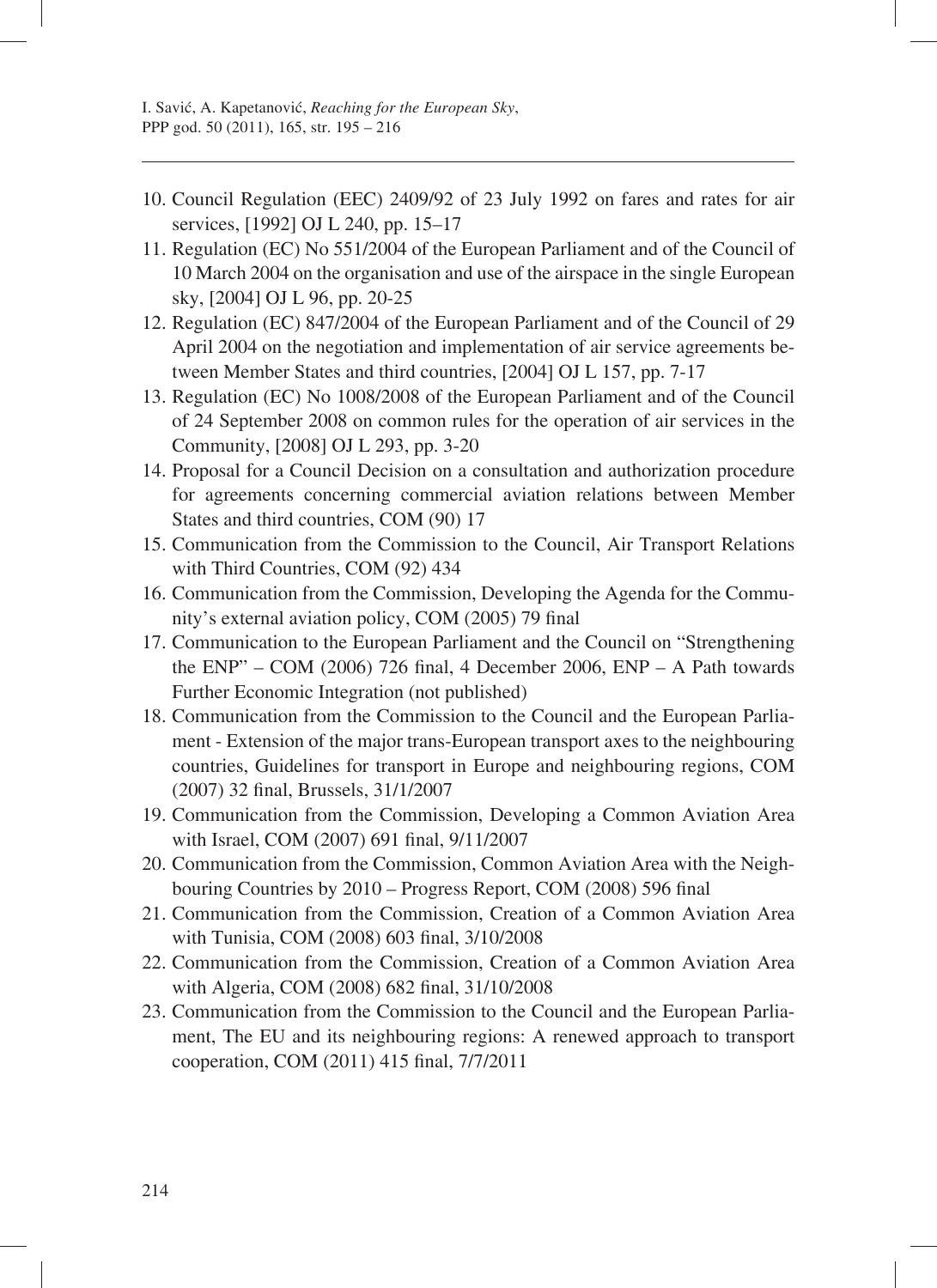- 24. Law on Obligatory and Proprietary Rights in Air Traffic from 2009 (Official Gazette, no. 132/98, 63/08, 134/09)
- 25. Air Traffic Act (Official Gazette no. 69/09, 84/11)
- 26. Manual on the Regulation of International Air Transport (Doc 9626), International Civil Aviation Organization, 2004
- 27. Report from the High Level Group chaired by Loyola de Palacio, European Commission, November 2005
- 28. AEA's Action Plan 2010-2014, Association of European Airlines, 29/3/2010
- 29. Letter from the Directorate General for Mobility and Transport to Directors General of Civil Aviation of Member States, June 8th, 2010
- 30. Europa Press Releases, EU and Jordan sign air transport agreement, IP/10/1723, 15/12/2010
- 31. Case C-476/98 Commission v Germany, [2002] ECR I-9855

## **Internet Sources**

- 1. http://ec.europa.eu/economy\_finance/emu\_history/documents/treaties/rometreaty2. pdf
- 2. http://eeas.europa.eu/euromed
- 3. http://eur-lex.europa.eu/LexUriServ/LexUriServ.do?uri=COM:2010:0653:FIN: EN:PDF
- 4. http://www.consilium.europa.eu/policies/agreements/search-the-agreementsdatabase.aspx?command=declaration&id=&lang=en&aid=2006052&partyId= ES&doclang=en